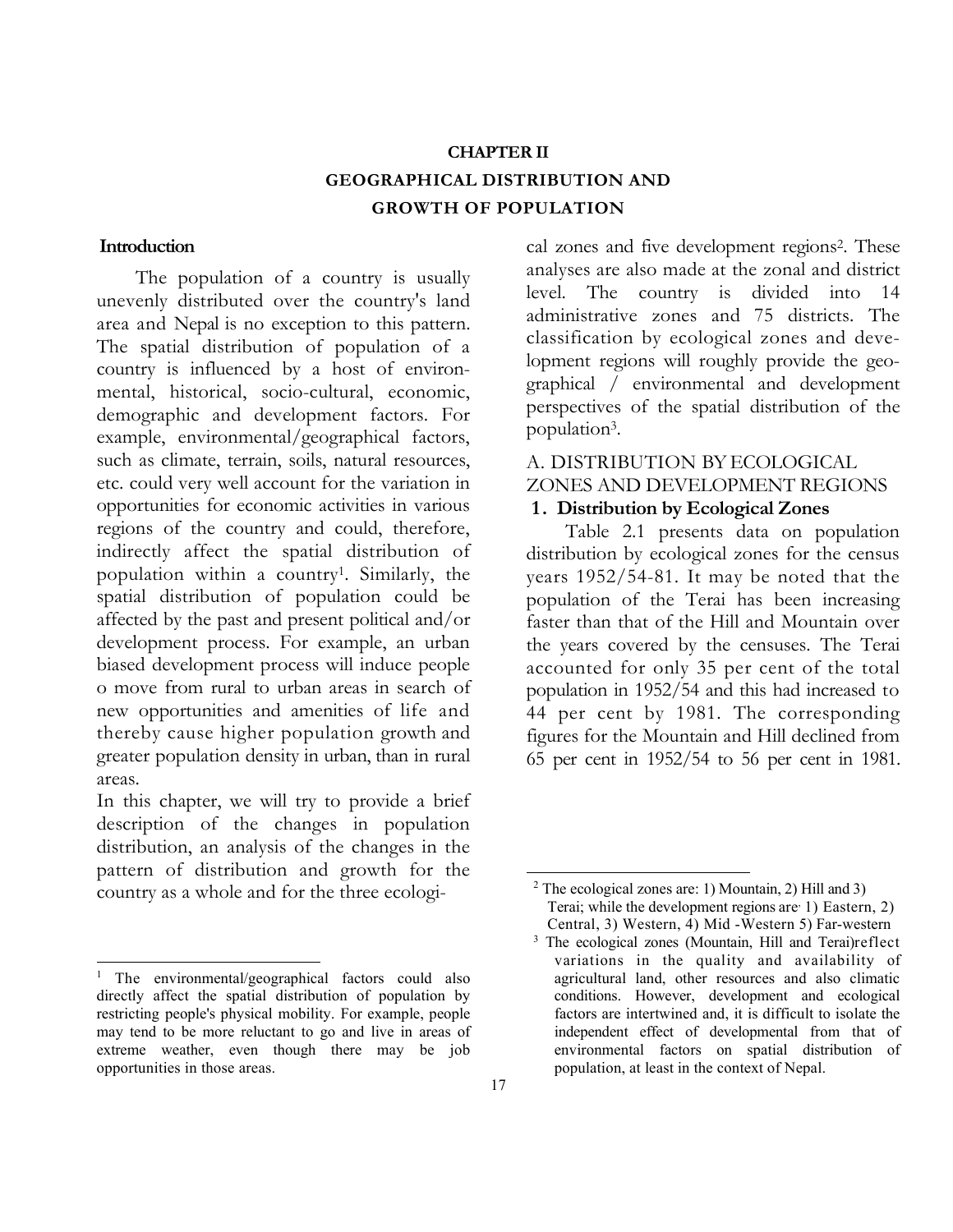|         |                 |             | <b>Ecological Zones</b> |           |              |
|---------|-----------------|-------------|-------------------------|-----------|--------------|
| Year    | <b>Mountain</b> | <b>Hill</b> | Mountain & Hill         | Terai     | <b>Total</b> |
| 1952/54 |                 |             | 5,349,988               | 2,906,637 | 8,256,625    |
|         |                 |             | (64.8)                  | (35.2)    |              |
| 1961    |                 |             | 5,991,297               | 3,421,699 | 9,412,996    |
|         |                 |             | (63.6)                  | (36.4)    |              |
| 1971    | 1,138,610       | 6,071,407   | 7,210,017               | 4,345,966 | 11,555,983   |
|         | (9.9)           | (52.5)      | (62.4)                  | (37.6)    |              |
| 1981    | 1,302,896       | 7,163,115   | 8,466,011               | 6,556,828 | 15,022,839   |
|         | (8.7)           | (47.7)      | (56.4)                  | (43.6)    |              |

Table 2.1- Distribution of population by ecological zones, Nepal, census years 1952/54-1981

Note: The figure in the parenthesis indicates the percentage. Source: Same as are those in Table 1.2.

# 2. Distribution of Population and Land in Different Ecological Zones and Development Regions

Table 2.2 provides percentage distribution of population and land in different ecological zones and development regions, for the census years 1971-81.

It will be noted from Table 2.2 that the Hill zone accounts for the largest share, 42 per cent of the total area of the country, and

 $\mathsf{l}$ 

| Table 2.2- Percentage distribution of population and land in different ecological zones and development regions |
|-----------------------------------------------------------------------------------------------------------------|
| Nepal, census years 1971-81                                                                                     |

|                                                    |                           | Percentage distribution of land & population |            |                           |  |  |  |
|----------------------------------------------------|---------------------------|----------------------------------------------|------------|---------------------------|--|--|--|
| <b>Ecological zones and</b><br>development regions | Area in Sq. Km.<br>(1981) | Land<br>1981                                 | 1971       | <b>Population</b><br>1981 |  |  |  |
| Mountain                                           | 51,817                    | 35.2                                         | 9.9        | 8.7                       |  |  |  |
| Eastern Development region                         | 10,438                    | 7.1                                          | 2.6        | 2.3                       |  |  |  |
| Central<br>,<br>, ,                                | 6,277                     | 4.3                                          | 3.1        | 2.8                       |  |  |  |
| Western,<br>, ,                                    | 5,819                     | 3.9                                          | 0.3        | 0.1                       |  |  |  |
| Mid-west.,<br>, ,                                  | 21,351                    | 14.5                                         | 1.8        | 1.6                       |  |  |  |
| Far-west.,<br>,,                                   | 7,932                     | 5.4                                          | 2.1        | 1.9                       |  |  |  |
| Hill                                               | 61,345                    | 41.7                                         | 52.5       | 47.7                      |  |  |  |
| Eastern Development region                         | 10,749                    | 7.3                                          | 9.6        | 8.4                       |  |  |  |
| Central<br>,                                       | 11,805                    | 8.0                                          | 15.1       | 14.0                      |  |  |  |
| Western,                                           | 18,319                    | 12.5                                         | 15.7       | 14.3                      |  |  |  |
| Mid-west.,<br>, ,                                  | 13,710                    | 9.3                                          | 7.6        | 6.9                       |  |  |  |
| Far-west.,<br>, ,                                  | 6,762                     | 4.6                                          | 4.5        | 4.0                       |  |  |  |
| <b>Terai</b>                                       | 34,019                    | 23.1                                         | 37.6       | 43.6                      |  |  |  |
| Eastern Development region                         | 7,269                     | 4.9                                          | 12.0       | 14.1                      |  |  |  |
| Central<br>,<br>,,                                 | 9,328                     | 6.3                                          | 15.3       | 15.9                      |  |  |  |
| Western,<br>,,                                     | 5,260                     | 3.6                                          | 5.2        | 6.4                       |  |  |  |
| Mid-west.,<br>, ,                                  | 7,317                     | 5.0                                          | 3.4        | 4.4                       |  |  |  |
| Far-west.,<br>, ,                                  | 4,845                     | 3.3                                          | 1.7        | 2.8                       |  |  |  |
| Nepal Area/Number                                  | 147,181                   |                                              | 11,555,983 | 15,022,839                |  |  |  |
| Per cent                                           | 100                       | 100                                          | 100        | 100                       |  |  |  |

Source: Central Bureau of Statistics, 1975-Population Census 1971, Vol. I, Table 1;

1984-Population Census 1981, Vol. II, Table 3;

1984-Statistical Pocket Book 1984, Nepal.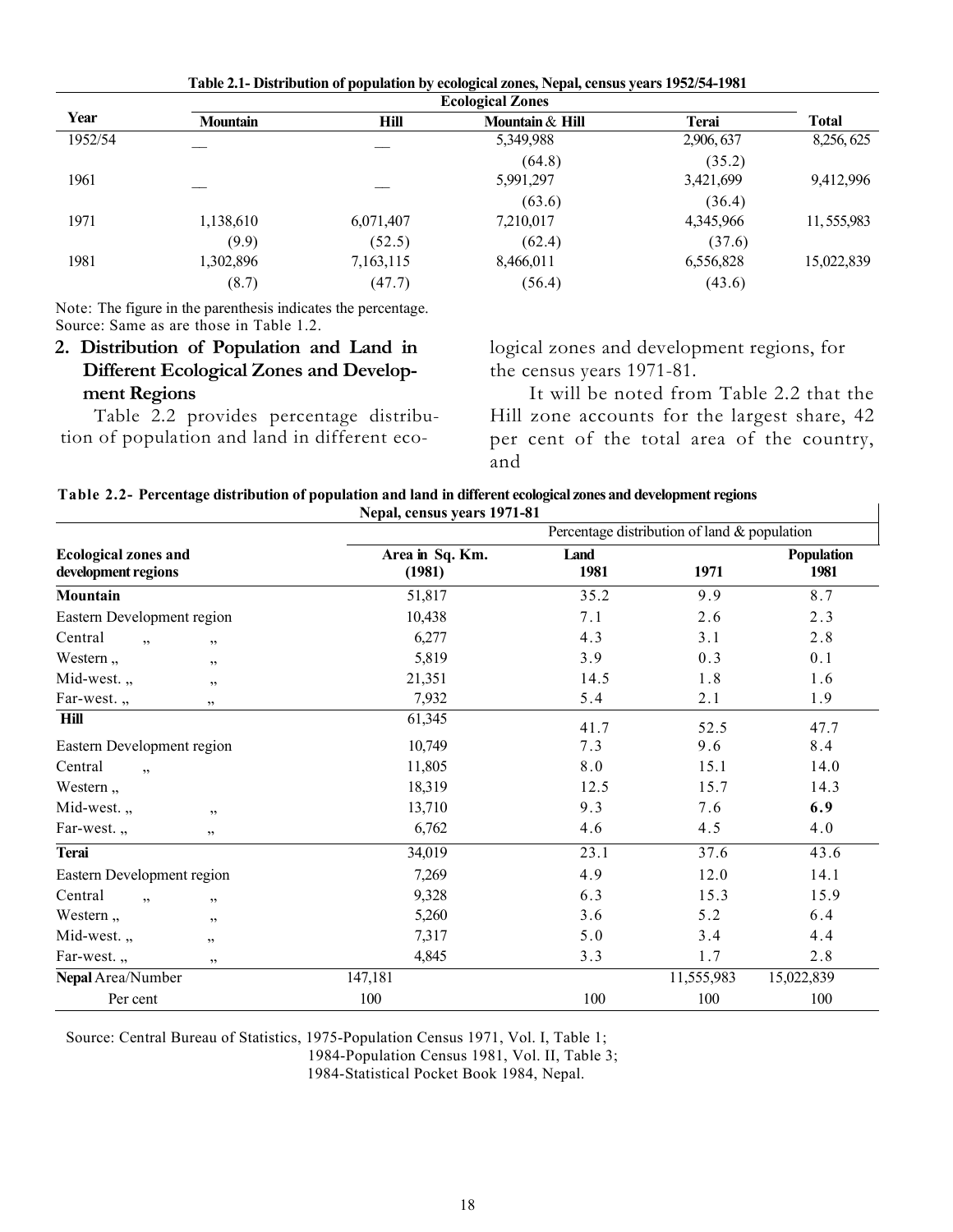48 per cent of the total population in 1981. The population distribution of each constituent development region within the Hill area is proportionate to its land size, excepting the Central Development region. The Central Development region of the Hill areas with only 8 per cent of the total national land area contained 14 per cent of the national population in 1981. It is to be noted also here that while the percentage share of the Hill areas in the total population continues to be the highest among the regions, its overall share had declined from 53 per cent in 1971 to 48 per cent in 1981. A similar decline is also noticed in each constituent region of the Hill zone.

The Terai accounts for the third largest share (23 %) of the total land area of the country and contained the second largest share (44%) of the total population in 1981 However, two of the constituent regions, the Eastern and Central Development regions of the Terai, together account for 11 per cent of the total land area and had 30 per cent of the country's population. The other three regions together accounted for the balance of 12 per cent of land area and 14 per cent of the population. It is also worth noting that the share of the Terai in the country's population recorded an increase by 6 per cent, from 38 percent in 1971 to 44 percent in 1981. And this increase was noticed in each development region of the Terai.

The Mountain presents a very interesting pattern of population distribution. This zone, which accounts for the second largest share (35 %) of the total area of the country, had only about 9 per cent of the total population in 1981. This glaring disparity between the land area and size of population can be found in almost every development region, but particularly so in the Mid-western Development region of the Mountain. The Mid-western Development region encompasses about one seventh

(14%) of the total land area of the country but contained only 1.6 per cent of the total population in 1981. The proportionate share of each development region of the Mountain zone in the total population had declined during the period between the last censuses. The decline in the proportionate share of each region of the Mountain and Hill zones in the total population with a corresponding increase in the proportionate share of each region of the Terai in the total population, may be attributed among others, to the net exodus of people from the former two zones (Mountain and Hill) to the latter (Terai) zone. During 1971-81, there was a net transfer of 0.41 million people from the Mountain and Hill to the Terai (see Chapter VII: Internal Migration).

# 3. Distribution by Development Regions and Administrative Zones

The distribution of Nepal's population by development regions and administrative zones over the ten years 1971-81, are given in Table 2.3.

It may be observed from Table 2.3 that the Mid-western Development region consisting of Rapti, Bheri and Karnali administrative zones, accounted for the largest share (28.8 %) of the total area of the country, and for the fourth largest share (13.02%) of the total population of the country in 1981 However, there was considerable variation among the constituent zones of this region. Rapti and Bheri accounted for 88 per cent of the population of the region, while Karnali accounted for only 12 per cent. It may also be noted that while the percentage share of the Mid western Development region remained more or less unchanged at about 13 per cent over the years, that of Rapti and Karnali recorded a steady decline. The decline was from 6.11 per cent in 1971 to 5.84 per cent in 1981 for Rapti, while for Karnali this was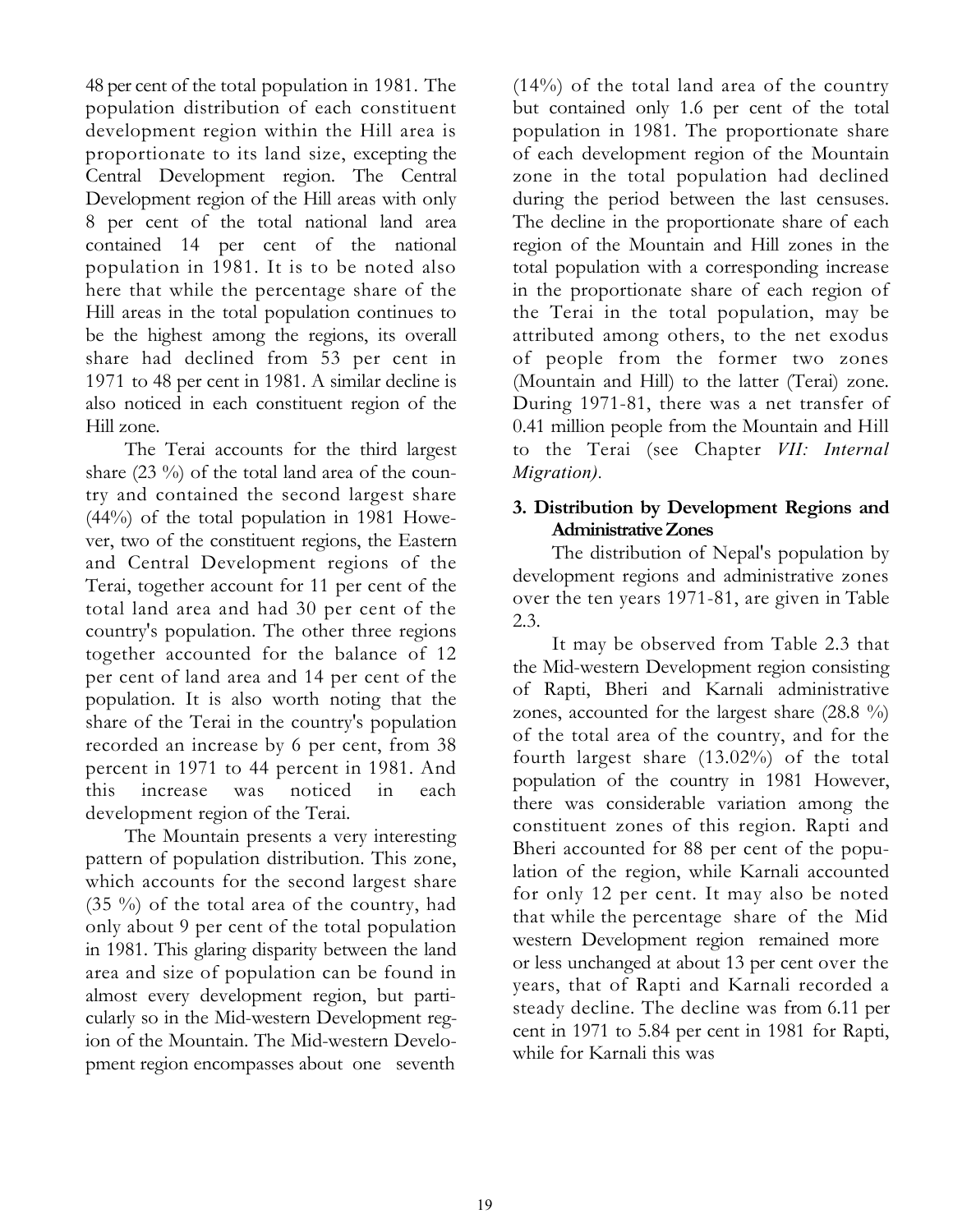| Development regions/          | Land area          | $%$ of land | $%$ of population |        |
|-------------------------------|--------------------|-------------|-------------------|--------|
| <b>Administrative zones</b>   | in sq. km.<br>1981 |             | 1971              | 1981   |
| NEPAL                         | 147,181            | 100.00      | 100.00            | 100.00 |
| A. Eastern Dev. Region        | 28,456             | 19.33       | 24.21             | 24.69  |
| Mechi zone                    | 8,196              | 5.57        | 5.35              | 6.21   |
| Koshi zone                    | 9,669              | 6.57        | 9.18              | 9.48   |
| Sagarmatha zone               | 10,591<br>7.19     |             | 9.68              | 9.00   |
| <b>B.</b> Central Dev. Region | 27,410             | 18.62       | 33.45             | 32.68  |
| Janakpur zone                 | 9,669              | 6.57        | 10.95             | 11.24  |
| Bagmati zone                  | 9,428              | 6.40        | 12.95             | 11.86  |
| Narayani zone                 | 8,313              | 5.65        | 9.55              | 9.58   |
| C. Western Dev. Region        | 29,398             | 19.97       | 21.17             | 20.83  |
| Gandaki zone                  | 12,275             | 8.34        | 7.83              | 7.37   |
| Dhawalagiri zone              | 8,148              | 5.54        | 3.25              | 3.02   |
| Lumbini zone                  | 8,975              | 6.09        | 10.09             | 10.44  |
| D. Mid-western Dev. Region    | 42,378             | 28.79       | 12.88             | 13.02  |
| Rapti zone                    | 10,482             | 7.12        | 6.11              | 5.84   |
| Bheri zone                    | 10,545             | 7.16        | 4.98              | 5.57   |
| Karnali zone                  | 21,351             | 14.51       | 1.79              | 1.61   |
| E. Far-western Dev. Region    | 19,539             | 13.28       | 8.29              | 8.78   |
| Seti zone                     | 12,550             | 8.53        | 5.17              | 5.29   |
| Mahakali zone                 | 6,989              | 4.75        | 3.12              | 3.49   |

#### Table 2.3- Percentage distribution of population and land in different development regions and administrative zones, Nepal, census years 1971-81

Source: Central Bureau of Statistics, 1975-Population Census 1971, Vol. 1, Table I; Central Bureau of Statistics, 1984-Population Census 1981, Vol. 1, Part 1, Table 3; Central Bureau of Statistics, 1984-Statistical Pocket Book 1984, Nepal.

from 1.79 per cent in 1971 to 1.61 per cent in 1981.

The Western Development region, comprising three administrative zones, accounts for about 20 percent of the total land area of the country, and had nearly 21 percent of the total population in 1981. One also observes an interesting variation in the distribution of the population by administrative zones within this region. Two of the constituent administrative zones, Lumbini and Gandaki, account for nearly 86 per cent of the population of the region, while Dhawalagiri accounts for only 14 per cent. The proportionate share of the Western Development region in the total population of the country remained

more or less about 21 per cent over the last ten years 1971-81 but that of Gandaki and Dhawalagiri showed a steady decline. The decline for Gandaki was from 7.83 per cent in 1971 to 7.37 per cent in 1981, while for Dhawalagiri, this was from 3.25 per cent in 1971 to 3.02 pet cent in 1981.

The Eastern Development region which consists of three administrative zones Mechi , Koshi and Sagarmatha, accounts for 19.3 per cent of the total land area and the second largest share (24.7%) of the total population of the country in 1981. There is no marked variation in population distribution among the administrative zones within this region. The proportionate share of the region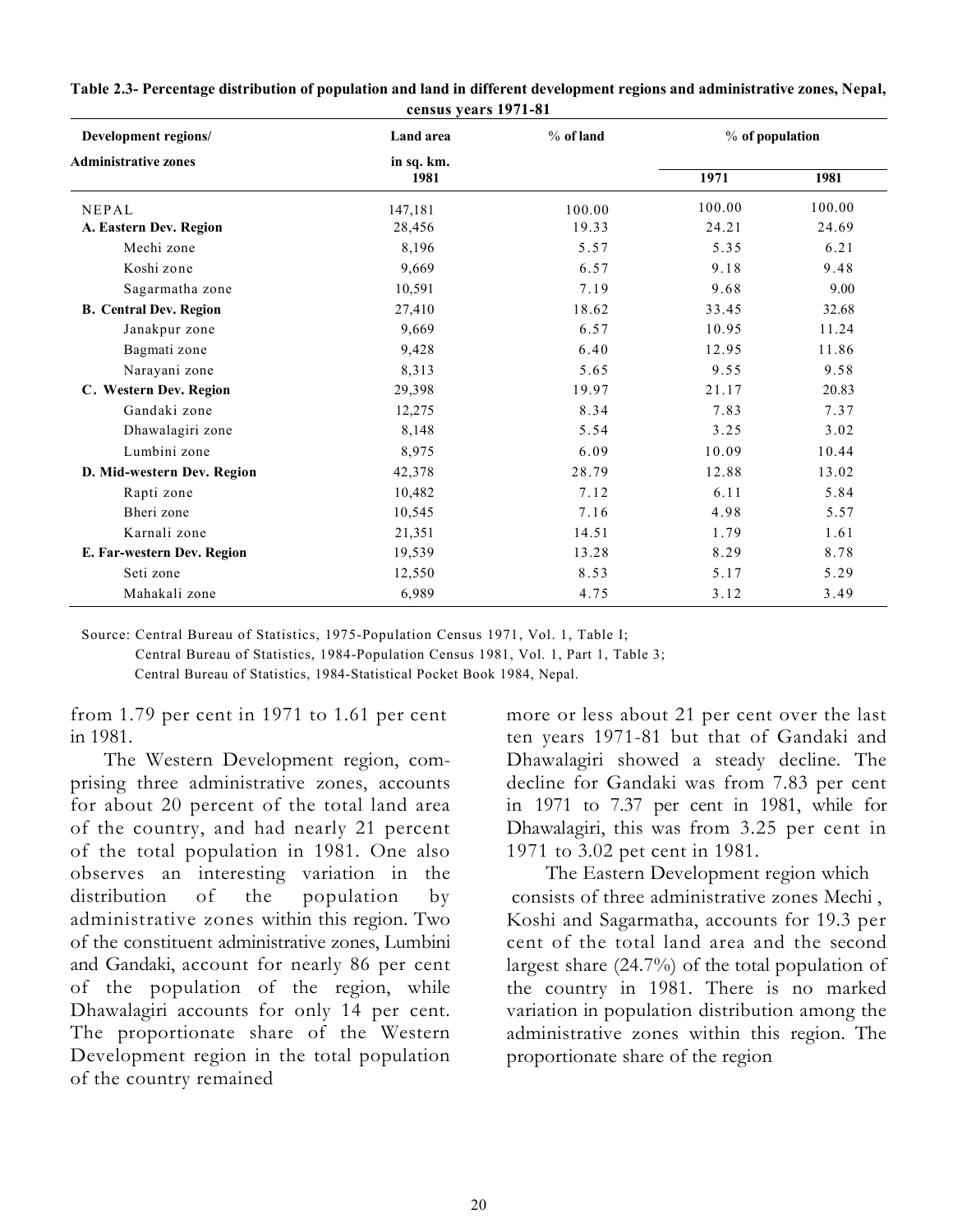in total population had increased, though marginally, from 24.2 per cent in 1971 to 24.7 per cent by 1981. However, this gain was confined to only the Mechi and Koshi administrative zones, while Sagarmatha experienced a steady decline from 9.68 per cent in 1971 to 9.00 per cent in 1981.

The Central Development region consisting of Janakpur, Bagmati and Narayani zones presented a very interesting pattern of population distribution. This region which accounts for the fourth largest share (18.6 %) of the total land area of the country contained the largest share (32.7%) of the total national population in 1981. The Central Development region accounted for and continues to account for the largest share of the total population of the country although its share in the total population haddeclined marginally during the period between the last censuses 1971-81. However, this decline was confined to the Bagmati zone only. The share of the other two administrative zones (Janakpur and Narayani) in the total population increased during the same period. The proportion distribution of land area of the constituent administrative zones within this region are fairly evenly distributed.

The Far-western Development region, consisting of two administrative zones (Seti and Mahakali), ranked fifth in terms of its share in total land area and total population of the country in 1981. It accounted for 13 per cent of the total land area and had nearly 9 per cent of the total national population In 1981. The proportionate share of this region in the total national population had steadily increased, though marginally, from 8.3 per cent in 1971 to 8.8 per cent in 1981. And this increase was shared by each of the administrative zones of the region.

The changes in the regional distribution of population over the time are the result of the changes in boundaries, natural increase

and net migration among the regions.

# 4. Ranking the Zones and Regions by Population Size and Growth Rate

The various geographical zones and development regions are ranked according to population size and growth rate for the census years 1971 and 1981. The data is presented in Table 2.4 and Table 2.5.

It may be observed that a majority of the heavily populated regions are located in the Hill and Terai, while the absolute majority of the least populated regions are in the Mountain. Of the five most heavily populated regions, three are located, in the Hill and two are in the Terai, four of the five least populated region were located in the Mountain in both 1971 and 1981. There has also been an interchanging of positions over the last 10 years (1971-81) among the development regions, particularly within the Hill and Terai. The first and second positions were interchanged between the Western Development region of the Hill and the Central development region of the Terai; the third and fourth positions were interchanged between the Central Development region of the Hill and the Eastern Development region of the Terai, during that period.

When ranking the zones in terms of growth rates between 1971 and 1981, the Terai occupies the first position and the Mountain zone the last. The Hill occupies the intermediary position. All of the first five rapidly growing development regions are located in the Terai. Of the second five fast growing regions, three are located in the Hill and the remaining two are in the Mountain. Among the five lowest growth regions, three are located in the Mountain and two in the Hill zones.

 From the preceding findings, it appears that the Mountain zone is not only less populated but a majority of the development regions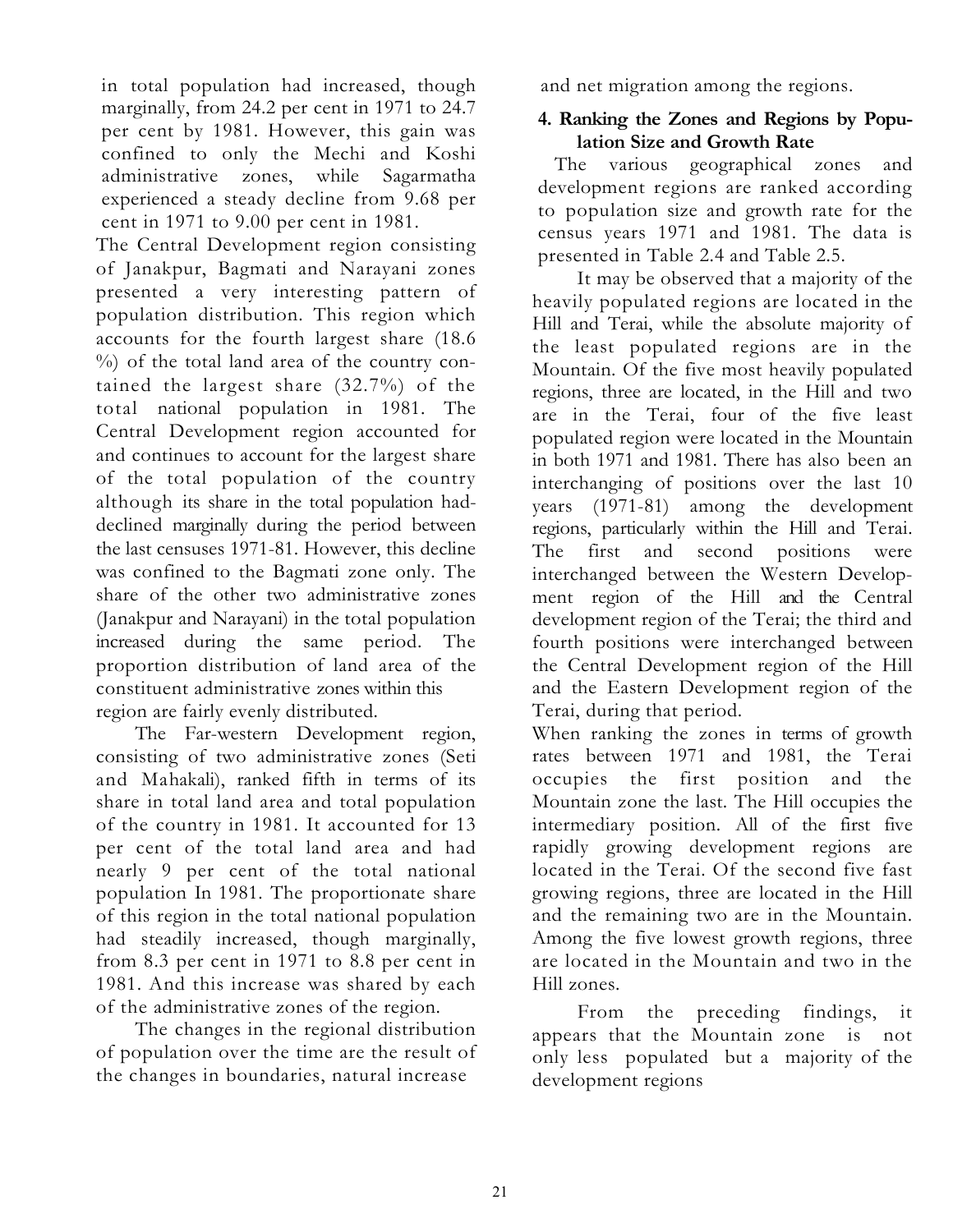|               | 1971          |                           |               |               |                |  |
|---------------|---------------|---------------------------|---------------|---------------|----------------|--|
| Population    |               | <b>Rank by</b>            | Population    |               | <b>Rank by</b> |  |
| <b>Number</b> | $\frac{0}{0}$ | size                      | <b>Number</b> | $\frac{0}{0}$ | size           |  |
| 1,138,610     | 9.9           | ${\bf C}$                 | 1,302,896     | 8.7           | $\mathbf C$    |  |
| 304,352       | 2.6           | 11                        | 338,439       | 2.3           | 12             |  |
| 353,923       | 3.1           | 10                        | 413,143       | 2.8           | 10             |  |
| 34,380        | 0.3           | 15                        | 19,951        | 0.1           | 15             |  |
| 207,122       | $1\,.8$       | 13                        | 242,486       | 1.6           | 14             |  |
| 238,833       | 2.1           | 12                        | 288,877       | 1.9           | 13             |  |
| 6,071,407     | 52.5          | $\boldsymbol{\mathsf{A}}$ | 7,163,115     | 47.7          | $\mathbf{A}$   |  |
| 1,105,590     | 9.6           | 5                         | 1,257,042     | 8.4           | 5              |  |
| 1,741,594     | 15.1          | 3                         | 2,108,433     | 14.0          | 4              |  |
| 1,816,940     | 15.7          | 1                         | 2,150,939     | 14.3          | $\overline{2}$ |  |
| 885,562       | 7.6           | 6                         | 1,042,365     | 6.9           | 6              |  |
| 521,721       | 4.5           | 8                         | 604,336       | 4.0           | 9              |  |
|               | 37.6          | $\, {\bf B}$              | 6,556,828     | 43.6          | $\, {\bf B}$   |  |
| 1,387,558     | 12.0          | 4                         | 2,113,442     | 14.1          | 3              |  |
| 1,770,236     | 15.3          | $\overline{\mathbf{c}}$   | 2,387,781     | 15.9          | $\mathbf{1}$   |  |
| 595,110       | 5.2           | 7                         | 957,969       | 6.4           | 7              |  |
| 395,322       | 3.4           | 9                         | 670,760       | 4.4           | $8\,$          |  |
| 197,740       | 1.7           | 14                        | 426,876       | 2.8           | 11             |  |
|               | 4,345,966     |                           |               |               | 1981           |  |

Table 2.4- Rank distribution of ecological zones and development regions by size, Nepal census years 1971-81

Note: EDR= Eastern Development Region; CDR = Central Development Region; WDR-Western Development Region; MWDR = Mid-western Development Region and FWDR = Far western Development Region.

Source: Central Bureau of Statistics, 1975-Population Census 1971, Vol. 1, Table 1; Central Bus-eau of Statistics, 1984-Fopulation Census 1981, Vol. I, Part I, Table 3.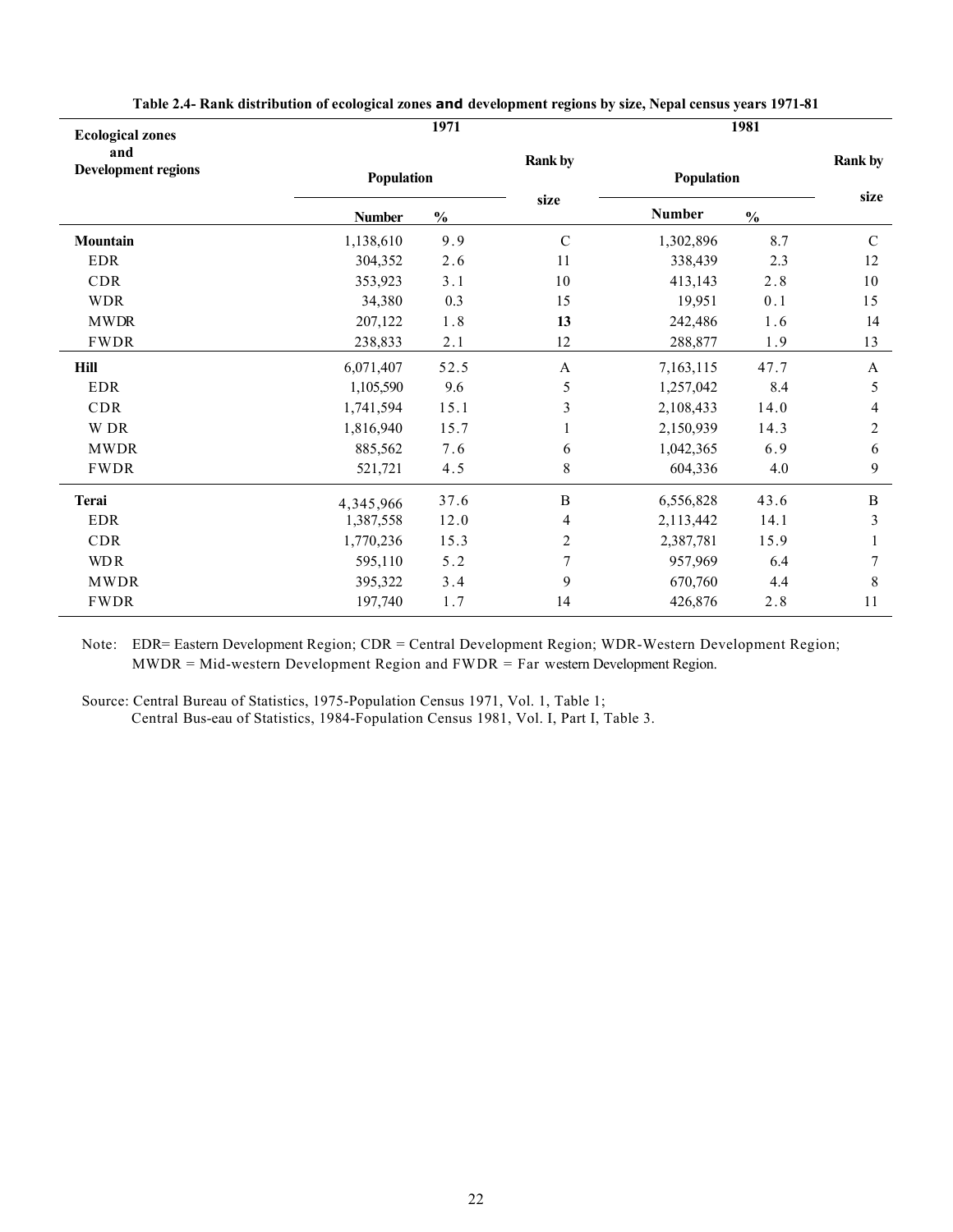| Ecological zones           |           | Population |                                   | Rank by        |
|----------------------------|-----------|------------|-----------------------------------|----------------|
| and<br>Development regions | 1971      | 1981       | Annual growth rate<br>$(1971-81)$ | growth rate    |
| Mountain                   | 1,138,610 | 1,302,896  | 1.35                              | $\mathcal{C}$  |
| $\rm EDR$                  | 304,352   | 338,439    | 1.06                              | 14             |
| <b>CDR</b>                 | 353,923   | 413,143    | 1.55                              | 11             |
| <b>WDR</b>                 | 34,380    | 19,951     | $-5.44$                           | 15             |
| <b>MWDR</b>                | 207,122   | 242,486    | 1.58                              | 10             |
| <b>FWDR</b>                | 238,833   | 288,877    | 1.90                              | $\overline{7}$ |
| Hill                       | 6,071,407 | 7,163,115  | 1.65                              | $\mathbf B$    |
| <b>EDR</b>                 | 1,105,590 | 1,257,04   | 1.28                              | 13             |
| <b>CDR</b>                 | 1,741,594 | 2,108433   | 1.91                              | 6              |
| W DR                       | 1,816,940 | 2,150, 939 | 1.69                              | $\,8\,$        |
| M W DR                     | 885,562   | 1,042,365  | 1.63                              | 9              |
| <b>FWDR</b>                | 521,721   | 604,336    | 1.47                              | 12             |
| Terai                      | 4,345,966 | 6,556,828  | 4.11                              | $\mathbf{A}$   |
| <b>EDR</b>                 | 1,387,558 | 2,1 13,422 | 4.21                              | $\overline{4}$ |
| <b>CDR</b>                 | 1,770,236 | 2,387,781  | 2.99                              | 5              |
| <b>WDR</b>                 | 595,110   | 957,969    | 4.76                              | 3              |
| <b>MWDR</b>                | 395,322   | 670,760    | 5.29                              | $\overline{2}$ |
| FWDR                       | 197,740   | 426,876    | 7.70                              | $\mathbf{1}$   |

Table 2.5-Rank distribution of ecological zones and development regions by growth rate, Nepal, Census years 1971-81

Note: EDR= Eastern Development Region; CDR = Central Development Region;

WDR-Western Development Region; MWDR = Mid-western Development Region and

FWDR = Far western Development Region.

Source: Computed from Table No. 2.4.

in this zone also grew less quickly compared with other regions. And even though the Hill zone occupied the first position in terms of population size, the growth rate of each region in the Hill is lower than that of each region in the Terai.

#### 5. Distribution by Administrative Zones

Table 2.6 presents the percentage distribution of the population by administrative zones. Among the administrative zones, Bagmati, Janakpur and Lumbini continued to retain first, second and third positions in terms of their share in the total national population. Karnali zone had throughout

occupied the last position. Gandaki also retained its seventh position between 1971 and 1981. However, there were also some changes in the relative positions of the various administrative zones during the same time. Some of the development regions could be grouped together on the basis of the interchanges in their rankings. For instance, the fifth and sixth positions appear to have been interchanging over the years between Sagarmatha and Koshi. The second grouping consists of Rapti, Mechi, Seti, Bheri, Dhawalagiri and Mahakali zones who variously occupied the eighth, ninth, tenth, eleventh, twelfth and thirteenth positions during the last intercensal period 1971-81.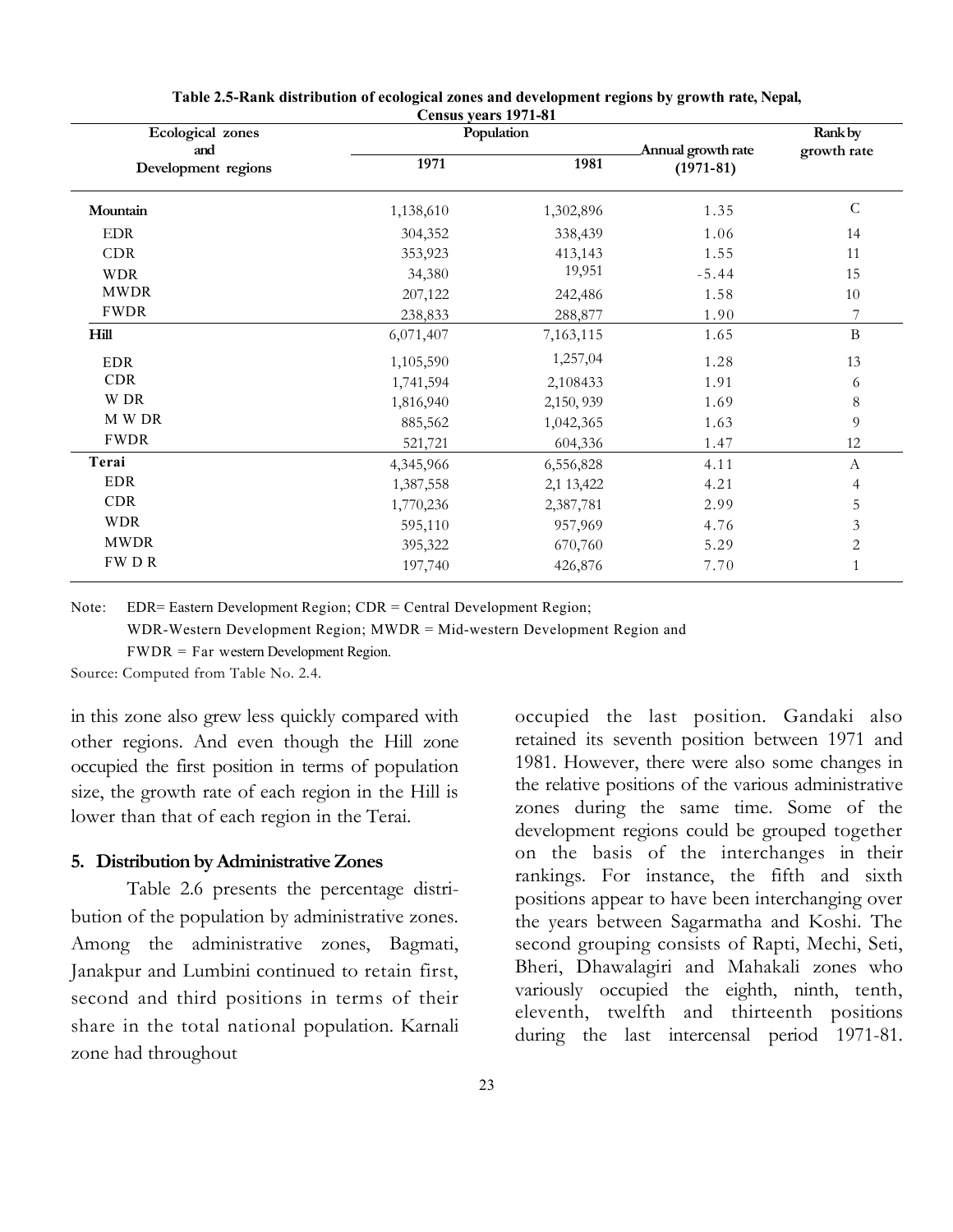Table 2.6-Percentage distribution of population by administrative zones, Nepal, census years 1971-81

| <b>Administrative zones</b> | Population in per cent |       |  |  |
|-----------------------------|------------------------|-------|--|--|
|                             | 1971                   | 1981  |  |  |
| Mechi                       | 5.35                   | 6.21  |  |  |
| Koshi                       | 9.18                   | 9.48  |  |  |
| Sagarmatha                  | 9.68                   | 9.00  |  |  |
| Janakpur                    | 10.95                  | 11.24 |  |  |
| Bagmati                     | 12.95                  | 11.86 |  |  |
| Naravani                    | 9.55                   | 9.58  |  |  |
| Gandaki                     | 7.83                   | 7.37  |  |  |
| Dhawalagiri                 | 3.25                   | 3.02  |  |  |
| Lumbini                     | 10.09                  | 10.44 |  |  |
| Rapti                       | 6.11                   | 5.84  |  |  |
| Bheri                       | 4.98                   | 5.57  |  |  |
| Karnali                     | 1.79                   | 1.61  |  |  |
| Seti                        | 5.17                   | 5.29  |  |  |
| Mahakali                    | 3.12                   | 3.49  |  |  |

Source: Same as are those in Table 2.3.

#### 6. Distribution by Districts

A district is the lowest administrative tier of the country. Each development region consists of a few districts and there were 75 districts in 1981. Under the current decentralization scheme of the government, districts have been adopted as the basic units for planning and administrative purposes. It is, therefore, appropriate to examine the distribution of districts by size of population and changes in such distribution over the 10 year period 1971-81.

The frequency distribution of 75 districts according to population size is shown in Table 2.7.

It will be noted from this table that between 1971 and 1981 there was no significant change in the distribution of districts having a population less than or equal to 99,999. However, there was a significant evening out of the concentration in the modal class interval, followed by a progressive shift in this

distribution towards the higher class intervals of the range. The number of districts in the modal class interval, 100,000-199,999 persons, were reduced from 41 in 1971 to 28 in 1981, consequently, the frequencies (i.e. the number of districts) in the higher class intervals increased during the last intercensal period (1971-81). The number of districts in the class intervals of 200,000-299,999 and 300,000-399,999 inhabitants increased by 50 and 43 per cent respectively during the last intercensal period. There were no districts in the class intervals of 400,000-499,999 and

Table 2.7- Distribution of districts according to population size, Nepal, census years 1971-81

|                                                        | Number of Districts |         |  |  |  |  |
|--------------------------------------------------------|---------------------|---------|--|--|--|--|
| Population                                             | 1971                | 1981    |  |  |  |  |
| Less than $50,000$                                     | 7                   | 6       |  |  |  |  |
| $50,000 - 99.999$                                      | 8                   | 9       |  |  |  |  |
| 100,000 - 199,999                                      | 41                  | 28      |  |  |  |  |
| 200,000 - 299,999                                      | 12                  | 18      |  |  |  |  |
| 300,000 - 399,999                                      | 7                   | 10      |  |  |  |  |
| 400,000 - 491,999                                      |                     | 3       |  |  |  |  |
| 500,000 or more                                        |                     | 1       |  |  |  |  |
| Total                                                  | 75                  | 75      |  |  |  |  |
| Maximum (thousand) 353,756                             |                     | 534,692 |  |  |  |  |
| Minimum (thousand)<br>7,436                            |                     | 7,021   |  |  |  |  |
| Mean (thousand) 154,080                                |                     | 200,305 |  |  |  |  |
| Source: Central Bureau of Statistics, 1984: Population |                     |         |  |  |  |  |
| Census 1981, Vol. I, Part I, Table 3;                  |                     |         |  |  |  |  |

500,000 and over in 1971. In 1981, the number of districts in the former and latter categories were three and one, respectively

Census 1971, Vol. I, Table 1.

Central Bureau of Statistics, 1975-Population

It may be further observed from table 2.8 that the proportion of people living in districts of higher size categories has increased considerably and consequently, there has been, decline in the proportion of people living in small size categories particularly in the class interval of 100,000-199,999 population, during the last intercensal period. The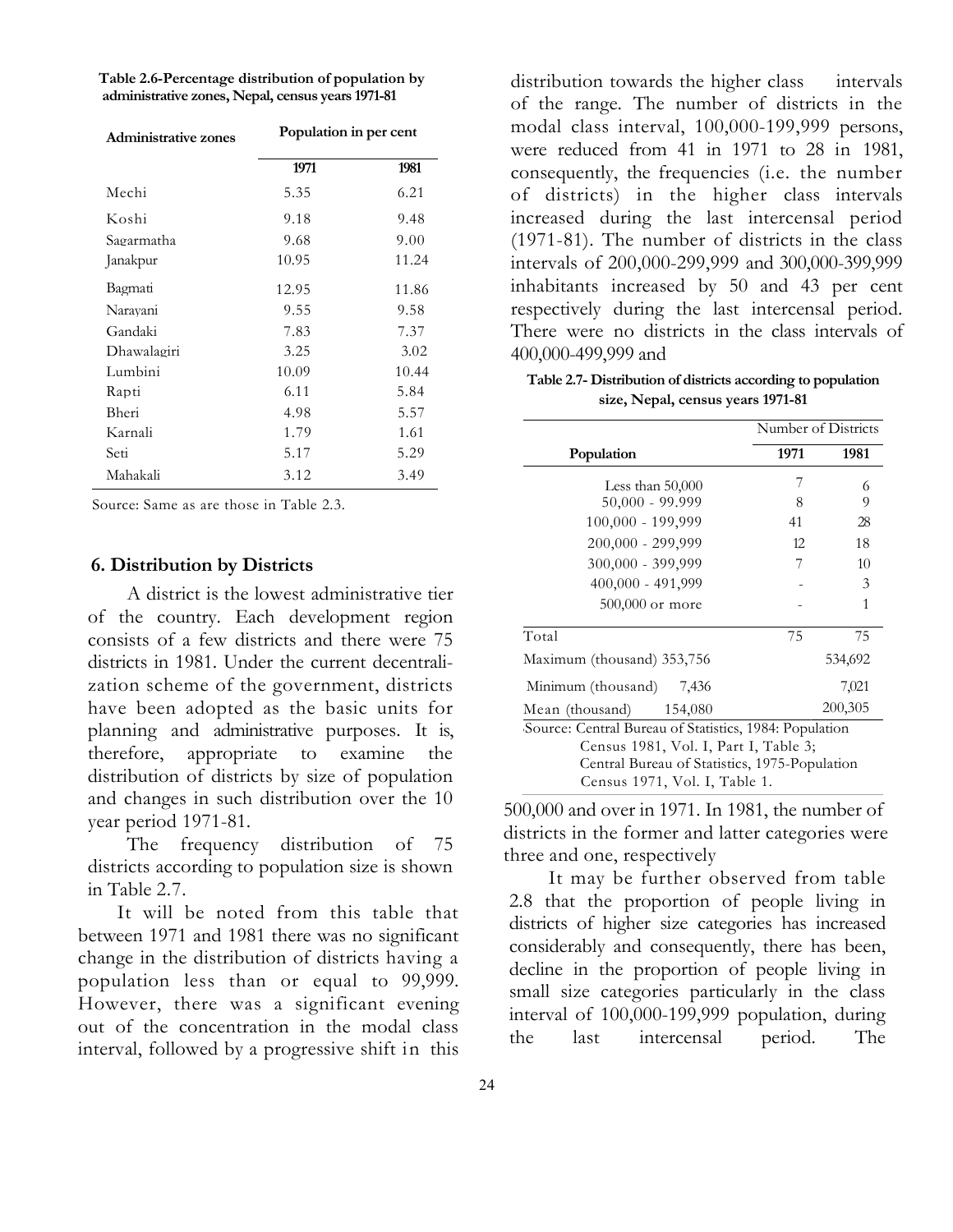| Size of population   |                          | <b>Number of districts</b> |            | Population | Per cent       |        | Per cent accumulated |        |
|----------------------|--------------------------|----------------------------|------------|------------|----------------|--------|----------------------|--------|
|                      | 1971                     | 1981                       | 1971       | 1981       | 1971           | 1981   | 1971                 | 1981   |
| 500,000 or more      |                          | 1                          |            | 534,692    |                | 3.56   | 100.00               | 100.00 |
| 400,000 - 499,999    | $\overline{\phantom{a}}$ | 3                          |            | 1,334,549  |                | 8.88   | 100.00               | 96.44  |
| 300,000 - 399,999    | 7                        | 10                         | 2,245,707  | 3,505,384  | 19.43          | 23.33  | 100.00               | 87.56  |
| 200,000 - 299,999    | 12                       | 18                         | 2,752,028  | 4,293,871  | 23.82          | 28.58  | 80.57                | 64.23  |
| 100,000 - 199999     | 41                       | 28                         | 5,802,698  | 4,433,030  | 50.22          | 29.51  | 56.75                | 35.65  |
| 90,000 - 99,999      | 2                        | 4                          | 190,986    | 378,888    | 1.65           | 2.52   | 6.53                 | 6.14   |
| 80,000 - 89,999      | 2                        | 3                          | 171,279    | 262,736    | 1.48           | 1.75   | 4.88                 | 3.62   |
| 70,000 - 79,999      |                          |                            |            | 74,649     | $\blacksquare$ | 0.50   | 3.40                 | 1.87   |
| $60,000 - 69,999$    | 3                        | 1                          | 199,073    | 68,797     | 1.72           | 0.46   | 3.40                 | 1.37   |
| $50,000 - 59,999$    | 1                        |                            | 57,946     |            | 0.50           |        | 1.68                 | 0.91   |
| 40,000 - 49,999      |                          |                            |            | 43,705     | $\blacksquare$ | 0.29   | 1.18                 | 0.91   |
| $30,0,00 - 39,999$   | $\overline{\phantom{a}}$ | 1                          |            | 30,241     |                | 0.20   | 1.18                 | 0.62   |
| $20,000 -$<br>29,999 | 3                        | 2                          | 82,186     | 42,346     | 0.71           | 0.28   | 1.18                 | 0.42   |
| $10,000 -$<br>19,999 | 3                        |                            | 45,644     | 12,930     | 0.40           | 0.09   | 0.47                 | 0.14   |
| 10,000<br>Below      | 1                        | 1                          | 7,436      | 7,021      | 0.07           | 0.05   | 0.07                 | 0.05   |
| Total                | 75                       | 75                         | 11,555,983 | 15,022,839 | 100.00         | 100.00 |                      |        |

Table 2.8- Distribution of districts according to population size, Nepal, Census years 1971-81

Source: Central Bureau of Statistics, 1975- Population Census 1971, Vol. 1, Table 1; " 1984 - " 1981, Vol. 1, Part 1, Table 3.

proportion of people living in districts having a population of 300,000 and above increased from 19 per cent in 1971 to 36 per cent in 1981 almost doubled. On the contrary, the proportion of people living in districts having a population of 100,000 to 199,999 declined from 50 per cent in 1971 to 30 per cent in 1981 or by 40 per cent.

These findings not only point out an increase in the number of districts of higher size categories but also the increasing proportion of people living in the higher size categories over the years.

# 7 . Distribution by Size of Settlement

The percentage distribution of the population by size of settlements in 1971 and 1981 is shown in Table 2.9. The classification starts from a low of "less than 500 persons" and ends up with "50,000 and above" category.

It will be observed from Table 2.9 that the proportion of Nepal's population residing in small settlements of less than 4,000 persons each recorded a marked decline with a consequent increase in the share of the population in settlements of higher size categories of 4,000 and above. The number of localities having a population less than 4,000 decreased from 3,451 in 1971 to 1,224 in 1981, while the number of settlements with a population of 4,000 and above increased by 195 per cent, from 580 in 1971 to 1711 in 1981. The proportion of population residing in very small settlements of less than 2,000 persons recorded a decline from 13 per cent in 1971 to only 1.3 per cent in 1981. The number of very small settlements (i.e. each having a population of less than 2,000), declined by 85 percent from 1,077 in 1971 to 158 in 1981.

The majority of people living in very small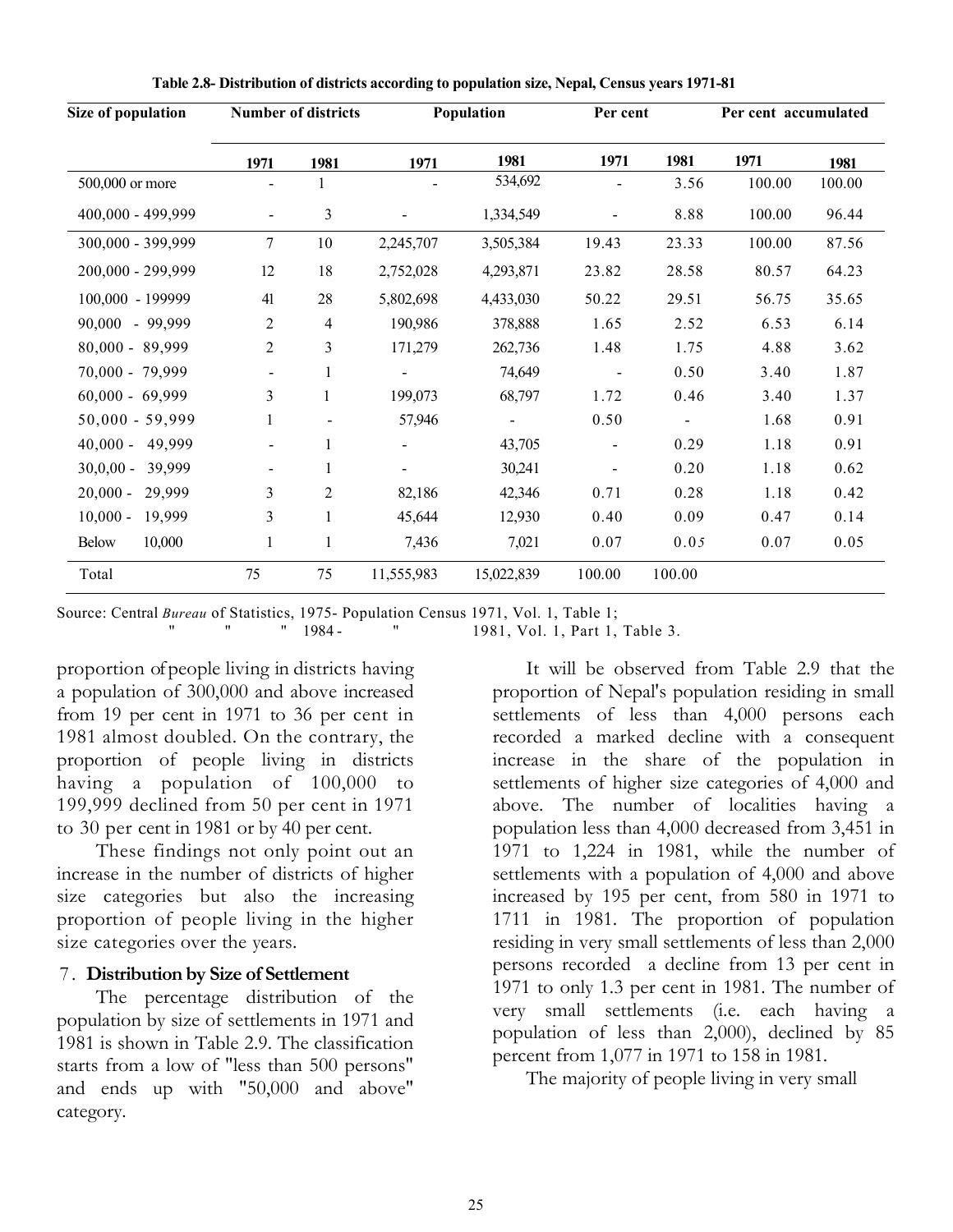| Year | Size of population | Number of<br>locality | Population | Percent  | Percent<br>accumulated |
|------|--------------------|-----------------------|------------|----------|------------------------|
| 1971 |                    |                       | 150,402    | 1.30     | 100.00                 |
| 1981 | 100,000 or more    |                       | 235,160    | 1.57     | 100.00                 |
| 1971 |                    |                       | 59,049     | 0.51     | 98.70                  |
| 1981 | 50,000-99,999      | $\overline{c}$        | 173,419    | 1.16     | 98.43                  |
| 1971 | 20,000-49,999      | 5                     | 149,849    | 1.30     | 98.19                  |
| 1981 |                    | 22                    | 666,439    | 4.44     | 97.27                  |
| 1971 | 10,000-19,999      | 17                    | 223,136    | 1.93     | 96.89                  |
| 1981 |                    | 101                   | 1,250,428  | 8.32     | 92.83                  |
| 1971 | 5,000-9,999        | 229                   | 1,387,840  | 12.01    | 94.96                  |
| 1981 |                    | 1,016                 | 6,604,790  | 43.97    | 84.51                  |
| 1971 | 4,000-4,999        | 327                   | 1,442,740  | 12.48    | 82.95                  |
| 1981 |                    | 569                   | 2,540,533  | 16.91    | 40.54                  |
| 1971 | 3,000-3,999        | 790                   | 2,701,908  | 23.38    | 70.47                  |
| 1981 |                    | 634                   | 2,231,148  | 14.85    | 23.63                  |
| 1971 | 2,000-2,999        | 1,584                 | 3,926,758  | 33.98    | 47.09                  |
| 1981 |                    | 432                   | 1,119,768  | 7.45     | 8.78                   |
| 1971 | 1,000-1,999        | 974                   | 1,437,103  | 12.44    | 13.11                  |
| 1981 |                    | 105                   | 162,808    | 1.08     | 1.33                   |
| 1971 | 500-999            | 91                    | 72,263     | 0.63     | 0.67                   |
| 1981 |                    | 44                    | 34,773     | 0.23     | 0.25                   |
| 1971 | Less than 500      | 12                    | 4,935      | 0.04     | 0.04                   |
| 1981 |                    | 9                     | 3,573      | $0.02\,$ | 0.02                   |

Table 2.9- Distribution of the localities by size of population, Nepal, Census years 1971-81

Source: Central Bureau of Statistics, 1977- The analysis of the population statistics of Nepal, Table 2.6, page 38; Central Bureau of Statistics, 1984- Population census1981, Vol. I, Part I, Table 3

settlements of less than 2,000 population very often are deprived of basic amenities/facilities of life, such as schools, medical care, electricity and safe water supply. And this problem is likely to be more acute in smaller settlements with a population of less than 500, particularly so if such settlements are located in inaccessible areas, such as mountainous tracts, as in the case of Nepal.

The major contributors to that part of the population living in small settlements are the Western Development and Mid-western Development regions of the Mountain. It

will be observed from Table 2.10 that the proportion of population in small size settlements declined sharply in most regions between 1971 and 1981, indicating a shift towards proportions in higher size settlements.

At the other extreme, the proportion of persons living in settlements of 50,000 and over, each recorded on increase from 1.8 percent in 1971 to 2.7 percent in 1981 and also the number of these localities increased from 2 in 1971 to 3 in 1981 ( see Table 2.9). These settlements are mainly located in the Central Development Region of the Hill, followed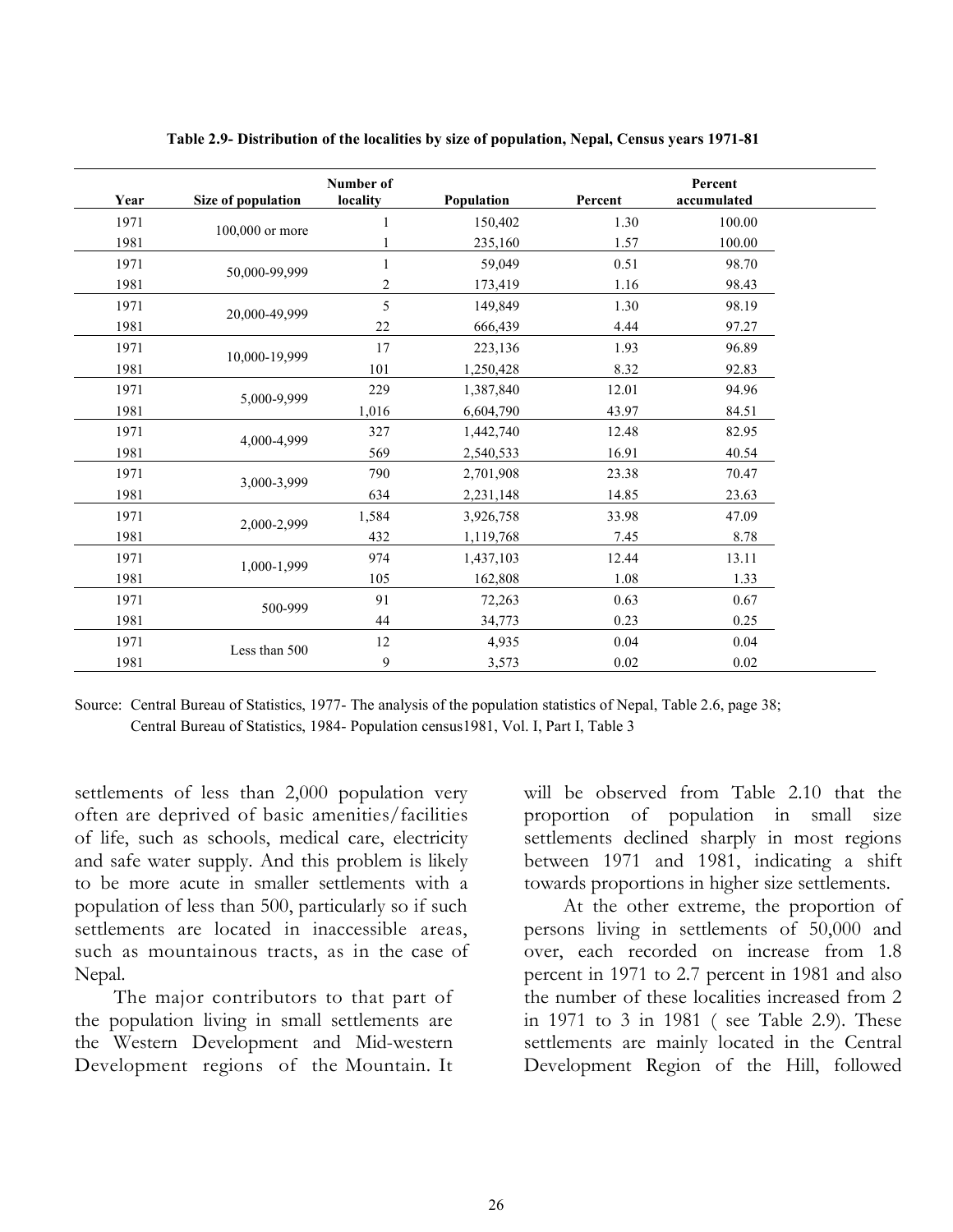| Ecological zones/<br>less<br>500 to 1,000 to 2,000 to 3,000 to 4,000 to 5,000 to 10,000 to 20,000 to 50,000 to 100,000<br>Development<br>Year total than<br>Index of<br>500<br>999<br>3,999<br>4,999<br>9,999<br>99,999<br>1,999<br>2,999<br>19,999<br>49,999<br>and above dissimilarity*<br>region<br>0.39<br>4.08<br>Mountain<br>1971<br>100<br>19.20<br>35.63<br>23.25<br>9.98<br>7.47<br>1981<br>100<br>0.27<br>2.61<br>7.53<br>20.58<br>29.31<br>21.67<br>18.03<br>(28.31)<br>$\overline{a}$<br><b>EDR</b><br>100<br>0.21<br>23.89<br>40.07<br>16.67<br>10.22<br>1971<br>1.41<br>7.53<br>1981<br>100<br>0.22<br>7.37<br>26.09<br>21.43<br>17.44<br>(29.85)<br>27.45<br>$\sim$<br><b>CDR</b><br>1971<br>100<br>0.10<br>10.73<br>35.14<br>2.77<br>27.58<br>12.45<br>11.23<br>1981<br>100<br>0.10<br>0.60<br>2.81<br>27.45<br>29.07<br>28.48<br>11.49<br>(33.87)<br>100<br>40.76<br>22.19<br>16.90<br><b>WDR</b><br>1971<br>4.40<br>15.75<br>÷,<br>1981<br>100<br>8.08<br>68.02<br>23.90<br>(36.41)<br><b>MWDR</b><br>1971<br>100<br>0.93<br>11.72<br>33.60<br>38.60<br>15.15<br>1981<br>100<br>0.33<br>7.06<br>26.90<br>2.29<br>(18.24)<br>21.46<br>31.27<br>10.69<br>1971<br>100<br>16.10<br>6.94<br><b>FWDR</b><br>1.10<br>10.20<br>30.08<br>35.58<br>$\blacksquare$<br>0.29<br>39.81<br>18.21<br>1981<br>100<br>1.64<br>17.96<br>22.09<br>(21.49)<br>$\overline{\phantom{a}}$<br>2.48<br>1971<br>100<br>0.01<br>0.31<br>12.26<br>23.33<br>26.38<br>13.26<br>10.33<br>1.00<br>0.96<br>Hill<br>0.68<br>1981<br>100<br>0.01<br>0.88<br>23.63<br>25.34<br>30.16<br>2.52<br>1.81<br>11.25<br>1.12<br>3.28(31.02)<br>$\overline{\phantom{a}}$<br><b>EDR</b><br>1971<br>100<br>0.23<br>11.32<br>39.95<br>29.31<br>13.25<br>5.94<br>$\blacksquare$<br>1981<br>100<br>0.85<br>19.91<br>30.05<br>24.72<br>21.53<br>2.94<br>(29.16)<br>$\blacksquare$<br>$\blacksquare$<br><b>CDR</b><br>1971<br>100<br>8.53<br>23.09<br>20.04<br>15.10<br>16.45<br>8.64<br>0.11<br>2.35<br>2.30<br>3.39<br>$\blacksquare$<br>1981<br>100<br>1.03<br>3.89<br>19.89<br>38.81<br>13.20<br>4.28<br>3.95<br>3.79<br>11.15(33.58)<br>$\blacksquare$<br>$\blacksquare$<br><b>WDR</b><br>1971<br>100<br>0.55<br>16.55<br>38.62<br>11.18<br>6.66<br>25.31<br>1.13<br>$\Box$ |
|------------------------------------------------------------------------------------------------------------------------------------------------------------------------------------------------------------------------------------------------------------------------------------------------------------------------------------------------------------------------------------------------------------------------------------------------------------------------------------------------------------------------------------------------------------------------------------------------------------------------------------------------------------------------------------------------------------------------------------------------------------------------------------------------------------------------------------------------------------------------------------------------------------------------------------------------------------------------------------------------------------------------------------------------------------------------------------------------------------------------------------------------------------------------------------------------------------------------------------------------------------------------------------------------------------------------------------------------------------------------------------------------------------------------------------------------------------------------------------------------------------------------------------------------------------------------------------------------------------------------------------------------------------------------------------------------------------------------------------------------------------------------------------------------------------------------------------------------------------------------------------------------------------------------------------------------------------------------------------------------------------------------------------------------------------------------------------------------------------------------------------------------------------------------------------------------------------------------------------------------|
|                                                                                                                                                                                                                                                                                                                                                                                                                                                                                                                                                                                                                                                                                                                                                                                                                                                                                                                                                                                                                                                                                                                                                                                                                                                                                                                                                                                                                                                                                                                                                                                                                                                                                                                                                                                                                                                                                                                                                                                                                                                                                                                                                                                                                                                |
|                                                                                                                                                                                                                                                                                                                                                                                                                                                                                                                                                                                                                                                                                                                                                                                                                                                                                                                                                                                                                                                                                                                                                                                                                                                                                                                                                                                                                                                                                                                                                                                                                                                                                                                                                                                                                                                                                                                                                                                                                                                                                                                                                                                                                                                |
|                                                                                                                                                                                                                                                                                                                                                                                                                                                                                                                                                                                                                                                                                                                                                                                                                                                                                                                                                                                                                                                                                                                                                                                                                                                                                                                                                                                                                                                                                                                                                                                                                                                                                                                                                                                                                                                                                                                                                                                                                                                                                                                                                                                                                                                |
|                                                                                                                                                                                                                                                                                                                                                                                                                                                                                                                                                                                                                                                                                                                                                                                                                                                                                                                                                                                                                                                                                                                                                                                                                                                                                                                                                                                                                                                                                                                                                                                                                                                                                                                                                                                                                                                                                                                                                                                                                                                                                                                                                                                                                                                |
|                                                                                                                                                                                                                                                                                                                                                                                                                                                                                                                                                                                                                                                                                                                                                                                                                                                                                                                                                                                                                                                                                                                                                                                                                                                                                                                                                                                                                                                                                                                                                                                                                                                                                                                                                                                                                                                                                                                                                                                                                                                                                                                                                                                                                                                |
|                                                                                                                                                                                                                                                                                                                                                                                                                                                                                                                                                                                                                                                                                                                                                                                                                                                                                                                                                                                                                                                                                                                                                                                                                                                                                                                                                                                                                                                                                                                                                                                                                                                                                                                                                                                                                                                                                                                                                                                                                                                                                                                                                                                                                                                |
|                                                                                                                                                                                                                                                                                                                                                                                                                                                                                                                                                                                                                                                                                                                                                                                                                                                                                                                                                                                                                                                                                                                                                                                                                                                                                                                                                                                                                                                                                                                                                                                                                                                                                                                                                                                                                                                                                                                                                                                                                                                                                                                                                                                                                                                |
|                                                                                                                                                                                                                                                                                                                                                                                                                                                                                                                                                                                                                                                                                                                                                                                                                                                                                                                                                                                                                                                                                                                                                                                                                                                                                                                                                                                                                                                                                                                                                                                                                                                                                                                                                                                                                                                                                                                                                                                                                                                                                                                                                                                                                                                |
|                                                                                                                                                                                                                                                                                                                                                                                                                                                                                                                                                                                                                                                                                                                                                                                                                                                                                                                                                                                                                                                                                                                                                                                                                                                                                                                                                                                                                                                                                                                                                                                                                                                                                                                                                                                                                                                                                                                                                                                                                                                                                                                                                                                                                                                |
|                                                                                                                                                                                                                                                                                                                                                                                                                                                                                                                                                                                                                                                                                                                                                                                                                                                                                                                                                                                                                                                                                                                                                                                                                                                                                                                                                                                                                                                                                                                                                                                                                                                                                                                                                                                                                                                                                                                                                                                                                                                                                                                                                                                                                                                |
|                                                                                                                                                                                                                                                                                                                                                                                                                                                                                                                                                                                                                                                                                                                                                                                                                                                                                                                                                                                                                                                                                                                                                                                                                                                                                                                                                                                                                                                                                                                                                                                                                                                                                                                                                                                                                                                                                                                                                                                                                                                                                                                                                                                                                                                |
|                                                                                                                                                                                                                                                                                                                                                                                                                                                                                                                                                                                                                                                                                                                                                                                                                                                                                                                                                                                                                                                                                                                                                                                                                                                                                                                                                                                                                                                                                                                                                                                                                                                                                                                                                                                                                                                                                                                                                                                                                                                                                                                                                                                                                                                |
|                                                                                                                                                                                                                                                                                                                                                                                                                                                                                                                                                                                                                                                                                                                                                                                                                                                                                                                                                                                                                                                                                                                                                                                                                                                                                                                                                                                                                                                                                                                                                                                                                                                                                                                                                                                                                                                                                                                                                                                                                                                                                                                                                                                                                                                |
|                                                                                                                                                                                                                                                                                                                                                                                                                                                                                                                                                                                                                                                                                                                                                                                                                                                                                                                                                                                                                                                                                                                                                                                                                                                                                                                                                                                                                                                                                                                                                                                                                                                                                                                                                                                                                                                                                                                                                                                                                                                                                                                                                                                                                                                |
|                                                                                                                                                                                                                                                                                                                                                                                                                                                                                                                                                                                                                                                                                                                                                                                                                                                                                                                                                                                                                                                                                                                                                                                                                                                                                                                                                                                                                                                                                                                                                                                                                                                                                                                                                                                                                                                                                                                                                                                                                                                                                                                                                                                                                                                |
|                                                                                                                                                                                                                                                                                                                                                                                                                                                                                                                                                                                                                                                                                                                                                                                                                                                                                                                                                                                                                                                                                                                                                                                                                                                                                                                                                                                                                                                                                                                                                                                                                                                                                                                                                                                                                                                                                                                                                                                                                                                                                                                                                                                                                                                |
|                                                                                                                                                                                                                                                                                                                                                                                                                                                                                                                                                                                                                                                                                                                                                                                                                                                                                                                                                                                                                                                                                                                                                                                                                                                                                                                                                                                                                                                                                                                                                                                                                                                                                                                                                                                                                                                                                                                                                                                                                                                                                                                                                                                                                                                |
|                                                                                                                                                                                                                                                                                                                                                                                                                                                                                                                                                                                                                                                                                                                                                                                                                                                                                                                                                                                                                                                                                                                                                                                                                                                                                                                                                                                                                                                                                                                                                                                                                                                                                                                                                                                                                                                                                                                                                                                                                                                                                                                                                                                                                                                |
|                                                                                                                                                                                                                                                                                                                                                                                                                                                                                                                                                                                                                                                                                                                                                                                                                                                                                                                                                                                                                                                                                                                                                                                                                                                                                                                                                                                                                                                                                                                                                                                                                                                                                                                                                                                                                                                                                                                                                                                                                                                                                                                                                                                                                                                |
|                                                                                                                                                                                                                                                                                                                                                                                                                                                                                                                                                                                                                                                                                                                                                                                                                                                                                                                                                                                                                                                                                                                                                                                                                                                                                                                                                                                                                                                                                                                                                                                                                                                                                                                                                                                                                                                                                                                                                                                                                                                                                                                                                                                                                                                |
| 1981<br>100<br>0.04<br>1.08<br>12.35<br>24.54<br>29.37<br>29.22<br>1.23<br>2.17<br>(42.59)<br>$\overline{\phantom{a}}$<br>÷                                                                                                                                                                                                                                                                                                                                                                                                                                                                                                                                                                                                                                                                                                                                                                                                                                                                                                                                                                                                                                                                                                                                                                                                                                                                                                                                                                                                                                                                                                                                                                                                                                                                                                                                                                                                                                                                                                                                                                                                                                                                                                                    |
| <b>MWDR</b><br>1971<br>100<br>0.09<br>9.90<br>24.04<br>40.16<br>15.19<br>10.54<br>0.06                                                                                                                                                                                                                                                                                                                                                                                                                                                                                                                                                                                                                                                                                                                                                                                                                                                                                                                                                                                                                                                                                                                                                                                                                                                                                                                                                                                                                                                                                                                                                                                                                                                                                                                                                                                                                                                                                                                                                                                                                                                                                                                                                         |
| 1981<br>100<br>0.51<br>32.33<br>26.28<br>28.87<br>2.57<br>9.44<br>(30.63)<br>$\overline{\phantom{a}}$<br>$\frac{1}{2}$                                                                                                                                                                                                                                                                                                                                                                                                                                                                                                                                                                                                                                                                                                                                                                                                                                                                                                                                                                                                                                                                                                                                                                                                                                                                                                                                                                                                                                                                                                                                                                                                                                                                                                                                                                                                                                                                                                                                                                                                                                                                                                                         |
| <b>FWDR</b><br>1971<br>100<br>0.71<br>15.81<br>39.14<br>21.62<br>11.09<br>11.63<br>$\overline{\phantom{a}}$                                                                                                                                                                                                                                                                                                                                                                                                                                                                                                                                                                                                                                                                                                                                                                                                                                                                                                                                                                                                                                                                                                                                                                                                                                                                                                                                                                                                                                                                                                                                                                                                                                                                                                                                                                                                                                                                                                                                                                                                                                                                                                                                    |
| 1981<br>(36.92)<br>100<br>0.32<br>18.07<br>28.42<br>29.66<br>23.53<br>$\overline{\phantom{a}}$<br>$\blacksquare$<br>$\overline{\phantom{a}}$<br>÷<br>۰                                                                                                                                                                                                                                                                                                                                                                                                                                                                                                                                                                                                                                                                                                                                                                                                                                                                                                                                                                                                                                                                                                                                                                                                                                                                                                                                                                                                                                                                                                                                                                                                                                                                                                                                                                                                                                                                                                                                                                                                                                                                                         |
| 1971<br>100<br>10.90<br>35.86<br>19.23<br>12.06<br>0.17<br>15.54<br>4.19<br>2.05<br>Terai<br>$\overline{\phantom{a}}$<br>÷,<br>$\overline{a}$                                                                                                                                                                                                                                                                                                                                                                                                                                                                                                                                                                                                                                                                                                                                                                                                                                                                                                                                                                                                                                                                                                                                                                                                                                                                                                                                                                                                                                                                                                                                                                                                                                                                                                                                                                                                                                                                                                                                                                                                                                                                                                  |
| 1981<br>100<br>0.03<br>0.70<br>2.39<br>6.76<br>64.20<br>8.18<br>1.42<br>16.32<br>(67.55)<br>$\blacksquare$<br>÷,<br>$\overline{a}$                                                                                                                                                                                                                                                                                                                                                                                                                                                                                                                                                                                                                                                                                                                                                                                                                                                                                                                                                                                                                                                                                                                                                                                                                                                                                                                                                                                                                                                                                                                                                                                                                                                                                                                                                                                                                                                                                                                                                                                                                                                                                                             |
| <b>EDR</b><br>1971<br>100<br>0.12<br>33.92<br>13.78<br>12.47<br>18.38<br>8.99<br>4.73<br>7.61<br>$\blacksquare$<br>$\overline{a}$                                                                                                                                                                                                                                                                                                                                                                                                                                                                                                                                                                                                                                                                                                                                                                                                                                                                                                                                                                                                                                                                                                                                                                                                                                                                                                                                                                                                                                                                                                                                                                                                                                                                                                                                                                                                                                                                                                                                                                                                                                                                                                              |
| 1981<br>100<br>0.79<br>1.57<br>5.22<br>50.37<br>26.83<br>10.79<br>4.43<br>(54.24)<br>$\overline{\phantom{a}}$<br>$\blacksquare$<br>$\overline{a}$                                                                                                                                                                                                                                                                                                                                                                                                                                                                                                                                                                                                                                                                                                                                                                                                                                                                                                                                                                                                                                                                                                                                                                                                                                                                                                                                                                                                                                                                                                                                                                                                                                                                                                                                                                                                                                                                                                                                                                                                                                                                                              |
| <b>CDR</b><br>1971<br>100<br>33.67<br>23.15<br>11.31<br>14.39<br>1.54<br>15.68<br>0.26<br>$\overline{\phantom{a}}$                                                                                                                                                                                                                                                                                                                                                                                                                                                                                                                                                                                                                                                                                                                                                                                                                                                                                                                                                                                                                                                                                                                                                                                                                                                                                                                                                                                                                                                                                                                                                                                                                                                                                                                                                                                                                                                                                                                                                                                                                                                                                                                             |
| 1.63<br>1981<br>100<br>0.57<br>7.34<br>79.50<br>6.52<br>(64.34)<br>4.44<br>$\overline{\phantom{a}}$<br>$\overline{a}$                                                                                                                                                                                                                                                                                                                                                                                                                                                                                                                                                                                                                                                                                                                                                                                                                                                                                                                                                                                                                                                                                                                                                                                                                                                                                                                                                                                                                                                                                                                                                                                                                                                                                                                                                                                                                                                                                                                                                                                                                                                                                                                          |
| 18.90<br>9.44<br><b>WDR</b><br>100<br>54.54<br>$4.50\,$<br>5.06<br>7.56<br>1971                                                                                                                                                                                                                                                                                                                                                                                                                                                                                                                                                                                                                                                                                                                                                                                                                                                                                                                                                                                                                                                                                                                                                                                                                                                                                                                                                                                                                                                                                                                                                                                                                                                                                                                                                                                                                                                                                                                                                                                                                                                                                                                                                                |
| 1981<br>100<br>0.20<br>0.85<br>16.21<br>8.01<br>4.46<br>8.74<br>61.53<br>(72.19)                                                                                                                                                                                                                                                                                                                                                                                                                                                                                                                                                                                                                                                                                                                                                                                                                                                                                                                                                                                                                                                                                                                                                                                                                                                                                                                                                                                                                                                                                                                                                                                                                                                                                                                                                                                                                                                                                                                                                                                                                                                                                                                                                               |
| 1971<br>$100\,$<br>7.80<br>22.90<br><b>MWDR</b><br>0.25<br>17.86<br>19.65<br>25.59<br>5.95<br>$\frac{1}{2}$<br>$\blacksquare$                                                                                                                                                                                                                                                                                                                                                                                                                                                                                                                                                                                                                                                                                                                                                                                                                                                                                                                                                                                                                                                                                                                                                                                                                                                                                                                                                                                                                                                                                                                                                                                                                                                                                                                                                                                                                                                                                                                                                                                                                                                                                                                  |
| 1981<br>100<br>0.76<br>3.93<br>8.93<br>65.95<br>12.29<br>8.14<br>(44.67)<br>$\overline{\phantom{a}}$<br>$\overline{\phantom{0}}$                                                                                                                                                                                                                                                                                                                                                                                                                                                                                                                                                                                                                                                                                                                                                                                                                                                                                                                                                                                                                                                                                                                                                                                                                                                                                                                                                                                                                                                                                                                                                                                                                                                                                                                                                                                                                                                                                                                                                                                                                                                                                                               |
| $100\,$<br>7.52<br>38.65<br>8.56<br>19.23<br>$\ensuremath{\mathrm{FWDR}}$<br>1971<br>26.04<br>÷,<br>$\overline{\phantom{a}}$                                                                                                                                                                                                                                                                                                                                                                                                                                                                                                                                                                                                                                                                                                                                                                                                                                                                                                                                                                                                                                                                                                                                                                                                                                                                                                                                                                                                                                                                                                                                                                                                                                                                                                                                                                                                                                                                                                                                                                                                                                                                                                                   |
| 3.27<br>(48.41)<br>1981<br>100<br>0.60<br>3.57<br>50.23<br>25.68<br>16.65<br>$\sim$<br>$\overline{\phantom{a}}$<br>۰                                                                                                                                                                                                                                                                                                                                                                                                                                                                                                                                                                                                                                                                                                                                                                                                                                                                                                                                                                                                                                                                                                                                                                                                                                                                                                                                                                                                                                                                                                                                                                                                                                                                                                                                                                                                                                                                                                                                                                                                                                                                                                                           |
| 1.30<br>1971<br>100<br><b>Nepal</b><br>0.04<br>0.63<br>12.44<br>33.98<br>23.38<br>12.48<br>12.01<br>1.93<br>0.51<br>1.30                                                                                                                                                                                                                                                                                                                                                                                                                                                                                                                                                                                                                                                                                                                                                                                                                                                                                                                                                                                                                                                                                                                                                                                                                                                                                                                                                                                                                                                                                                                                                                                                                                                                                                                                                                                                                                                                                                                                                                                                                                                                                                                       |
| 1981<br>1.08<br>14.85<br>16.91<br>8.32<br>1.57(46.84)<br>100<br>0.02<br>0.23<br>7.45<br>43.97<br>1.16<br>4.44                                                                                                                                                                                                                                                                                                                                                                                                                                                                                                                                                                                                                                                                                                                                                                                                                                                                                                                                                                                                                                                                                                                                                                                                                                                                                                                                                                                                                                                                                                                                                                                                                                                                                                                                                                                                                                                                                                                                                                                                                                                                                                                                  |

#### Table 2.10- Percent distribution of population according to size class of settlements in different ecological zones and development regions, Nepal, Census years 1971-1981

Source: Central Bureau of Statistics, 1975- Population Census 1971, Vol. I, Table 4;

Central Bureau of Statistics, 1984- Population Census 1981, Vol. II, Table 5

Note: EDR = Eastern Development Region; CDR = Central Development Region, WDR = Western Development Region; MWDR = Mid-western Development Region, FWDR = Far-western Development Region

\* The index of dissimilarity is defined as half the sum of absolute differences.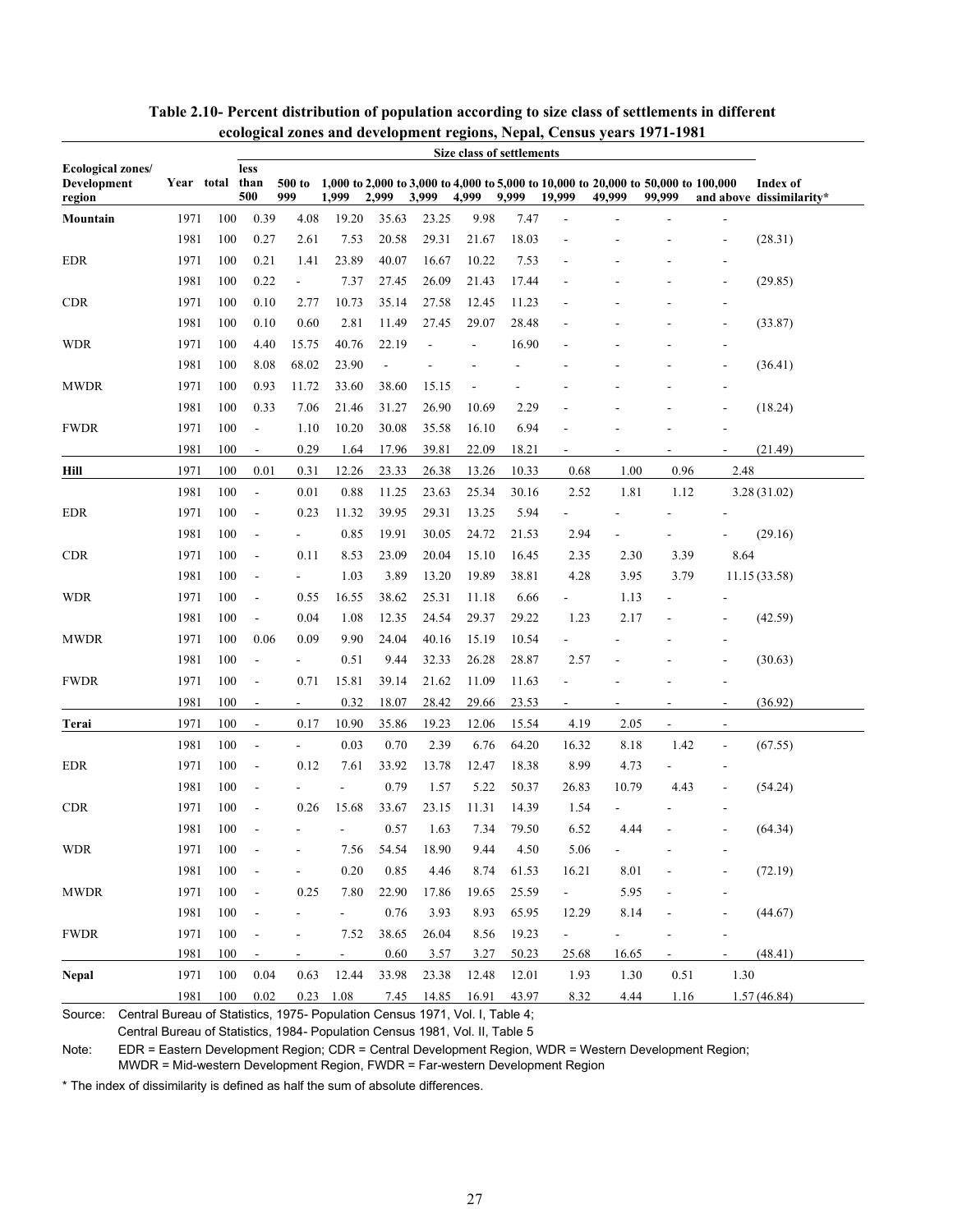by the Eastern Development region of the Terai (Table 2.10). If the settlements having a population of 20,000 and above are considered as really urban we find that these areas constituted 3 per cent of the total population in 1971 and 7 per cent in 1981. The number of settlements with a population of 20,000 and above increased by 257 per cent from 7 in 1971 to 25 in 1981 (see Table 2.9.)

It will also be noted from Table 2.10 that the "Index of Dissimilarity"<sup>4</sup> shows a shift of 46 percentage points in the distribution of Nepal's population between 1971 and 1981. This shift has largely been due to the decline in the proportion of population in small size settlements with less than 4,000 persons and an increase in the share of settlements of higher size categories. The major shift (more than 40 percentage points) in the distribution of population by size of settlements is noted in all regions of the Terai, particularly in the Western and Eastern Development regions.

# B. GROWTH BY GEOGRAPHICAL, DEVELOPMENT AND ADMINISTRATIVE DIVISION

In addition to the unequal sizes of their population, the various regions, zones and districts also experienced different growth rates between 1971 and 1981. These varying growth rates, resulting from differentials in fertility, mortality and migration have also been largely responsible for the uneven distribution of the population within the country. The percentage increase in the population of the various ecological zones and development regions, during the last intercensal period are discussed here.

### 1. Growth by Geographical/Ecological Zones

Table 2.11 presents intercensal population growth rates by ecological zones, for the

| Table 2.11- Intercensal population growth (exponential) rates by |
|------------------------------------------------------------------|
| ecological/geographical zones 1952/54-81                         |

| Zone            | 1952/54-61 | 1961-71 | 1971-81 |
|-----------------|------------|---------|---------|
| <b>Mountain</b> |            |         | 1.35    |
| Hill & Mountain | 1.42       | 1.85    | 1.61    |
| <b>Hill</b>     |            |         | 1.65    |
| Terai           | 2.04       | 2.39    | 4.11    |
| Total           | 1.64       | 2.05    | 2.62    |

Source: Same as are those in Table 1.2.

Census years 1952/54-81.

It may be observed that the population growth rate of the Terai is not only higher than that of the Hill and Mountain but the growth rate of the former continued to increase while the growth rate of the latter declined over the years, particularly during the period 1971-81. The growth rate of the Hill and Mountain declined from 1. 85 percent per annum during 1961-71 to 1.61 per cent during 1971-81. While the growth of the Terai increased from 2.39 per cent per annum during 1961-71 to 4.11 per cent during 1971-81. This decline in growth rates of the Mountain and Hill on the one hand and increase in growth rate of the Terai on the other, may have as one of its causes the exodus of people from the former to the latter. During 1971-81, there was a net transfer of 0.41 million people from the Mountain and Hill to the Terai (see Chapter VII: Internal Migration). The growth rate of the Terai has been and continues to be higher than the national growth rate. During 1971-81 the population of the Terai grew at the rate of 4.11 per cent per annum as against 2.62 per cent per annum for the country as a whole. The higher growth rate of the Terai may have as one of its causes the net inflow of international and internal migrants into this zone. During 1971-81, as many as 415,554 internal (life-time) and 83,284 external migrants moved into the

<sup>4</sup> 'Index of Dissimilarity' between 1971-81, indicates the shift that had taken place in the distribution over the last 10 years.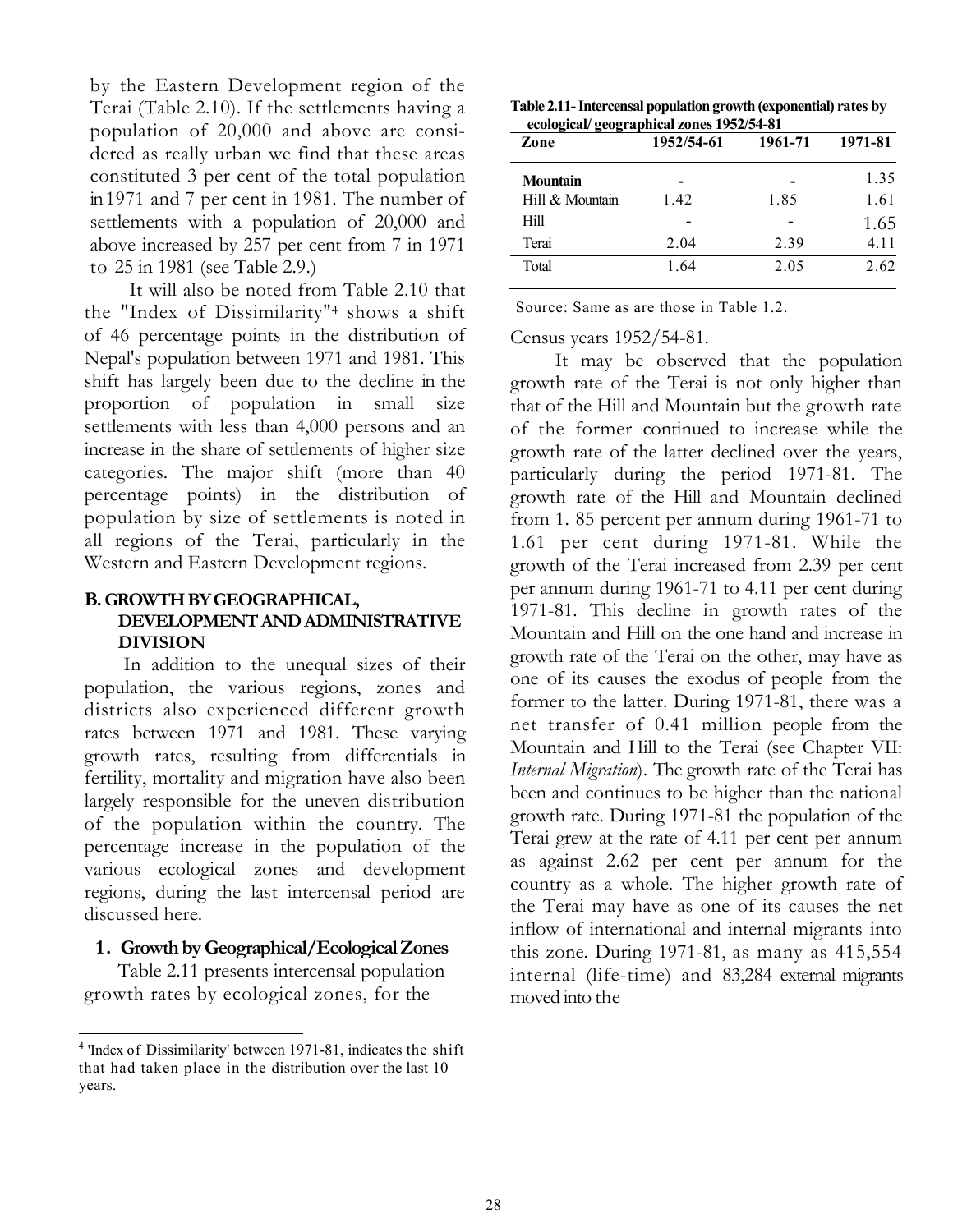Terai and this has accounted for 19.57 per cent of the growth rate of the zone during the above period. There is also evidence to show that fertility in the Terai is the same as in other zones of the country, while the mortality in the Terai is lower (see Chapter  $XI$ : Estimates of Fertility and Mortality). This could also partially account for the higher growth rate of the population in the Terai.

# 2. Growth by Development Regions and Ecological Zones

Table 2.12 presents data on population distribution and intercensal growth rates by development regions and ecological zones for the census year., 1971-81. Among the development regions the growth rate is highest in the Far-western Development region, followed by the Eastern Development region, the Mid-western Development region, the Western Development region and Central Development region. However, the growth rates of the development regions are not uniform across the geographical zones of the country. For example, the growth rate of the Far-western Development region was found to be the highest among the development regions during the intercensal period 1971-81. This was observed only in the Terai and Mountain zone. But in the Hill, the growth rate of the Central Development region was found to be the highest, although the Central Development region has had the lowest growth rate among the development regions as a whole. It is to be noted also that the Western Development region, although ranked fourth among the development regions in terms of growth, experienced a negative growth rate in the Mountain zone. This may imply net out-migration of people from the Mountain area particularly those located in the Western Development region.

Although the growth rate of the Terai

remained consistently high across all the development regions it was growing very fast in the Far-western Development region, followed by the Mid-western Development region and Central Development region. The growth rate of the Terai is relatively low, in the Central Development region.

# 3. Intra-regional Variation in Growth Rates

It is to be further noted that the pattern of growth rate of a development region and that of an administrative zone within a region may not be the same (see Table 2.13). For example, the growth rates of Eastern, Midwestern arid Far-western Development regions were higher than the average for all. Nepal, during the last intercensal period. 1971-81. However, the growth rates for each. administrative zone within the Eastern and Midwestern Development regions were not higher than the national average. Sagarmatha administrative zone of the Eastern Development region and Rapti and Karnali administrative zones of the Mid-western region have had growth rates lower than the national average. However, in the case of the Far-western Development region, each administrative zone has had a growth rate higher than the national average. Similarly, the growth rate of each administrative zone of the Central and Western Development region is not lower than, the national average although the overall growth rates of these two development regions are lower than the national average. The growth rates of Janakpur and Lumbini of the Central and Western Development region are higher than the national average.

It should also be noted from Table 2.13 that the growth pattern of an administrative zone is not necessarily the same as that of its: constituents, i.e. districts. For example,. Mechi experienced the highest growth rate among the administrative zones during the. last intercensal period 1971--81. However,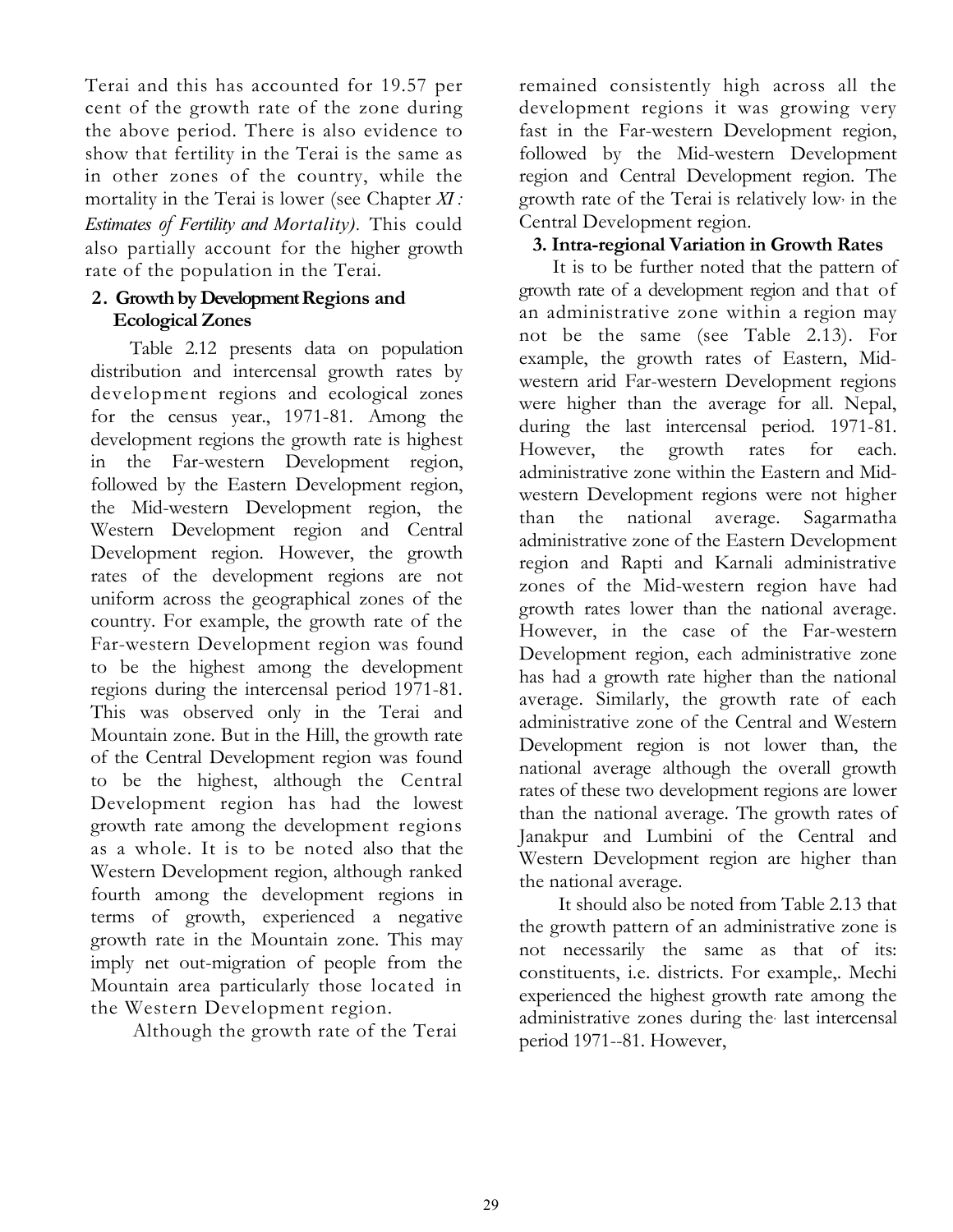| <b>Development</b><br>regions | Year |         |          |              |           | <b>Ecological Zones</b> |              |           |           |              |           |           |              |
|-------------------------------|------|---------|----------|--------------|-----------|-------------------------|--------------|-----------|-----------|--------------|-----------|-----------|--------------|
|                               |      |         | Mountain |              |           | Hill                    |              |           | Terai     |              |           | Total     |              |
|                               |      | Male    | Female   | <b>Total</b> | Male      | Female                  | <b>Total</b> | Male      | Female    | <b>Total</b> | Male      | Female    | <b>Total</b> |
|                               | 1971 | 150,941 | 153,411  | 304,352      | 545,100   | 560,490                 | 1,105,590    | 718,422   | 669,136   | 1,387,558    | ,414,463  | 1,383,037 | 2,797,500    |
| East Dev. Region              | 1981 | 170.848 | 167,591  | 338,439      | 633,054   | 623,988                 | 1,257,042    | 1,098,055 | 1,015,387 | 2,113,442    | 1.901.957 | 1,806,966 | 3,708,923    |
| Exp. Growth rate              |      | 1.24    | 0.88     | 1.06         | 1.50      | 1.07                    | 1.28         | 4.24      | 4.17      | 4.21         | 2.96      | 2.67      | 2.82         |
|                               | 1971 | 177,145 | 176,778  | 353,923      | 880,782   | 860,812                 | 1,741,594    | 906,699   | 863,537   | 1,770,236    | 1,964,626 | 1,901,127 | 3,865,753    |
| Central Dev. Region           | 1981 | 213,292 | 199.851  | 413,143      | ,089,381  | 1.019.052               | 2,108,433    | 1.235.942 | 1,151,839 | 2,387,781    | 2.538.615 | 2.370.742 | 4,909,357    |
| Exp. Growth rate              |      | 1.86    | 1.23     | 1.55         | 2.13      | 1.69                    | 1.91         | 3.10      | 2.88      | 2.99         | 2.56      | 1.25      | 1.27         |
|                               | 1971 | 17,414  | 16,966   | 34,380       | 885,889   | 931,051                 | 1,816,940    | 307,065   | 288,045   | 595,110      | 1,210,368 | 1,236,062 | 2,446,430    |
| Western Dev. Region           | 1981 | 10,378  | 9,573    | 19,951       | ,074,819  | 1,076,120               | 2,150,939    | 499,345   | 458,624   | 957,969      | 1,584,542 | 1,544,317 | 3,128,859    |
| Exp. Growth rate              |      | $-5.18$ | $-5.72$  | $-5.44$      | 1.93      | 1.45                    | 1.69         | 4.86      | 4.65      | 4.76         | 2.69      | 2.23      | 2.46         |
| Mid-western Dev.              | 1971 | 105,876 | 101,246  | 207,122      | 436,987   | 448,575                 | 885,562      | 204,046   | 191,276   | 395,322      | 748,909   | 741,097   | 1,490,006    |
| Region                        | 1981 | 125,836 | 116.650  | 242,486      | 521,695   | 520,670                 | 1,042,365    | 346,974   | 323,786   | 670,760      | 994,505   | 961,106   | 1,955,611    |
| Exp. Growth rate              |      | 1.73    | 1.42     | 1.58         | 1.77      | 1.49                    | 1.63         | 5.31      | 5.26      | 5.29         | 2.84      | 2.60      | 2.72         |
| Far-western Dev.              | 1971 | 120,163 | 118,670  | 238,833      | 256,659   | 265,062                 | 521,721      | 104,015   | 93,725    | 197,740      | 480,837   | 477,457   | 958,294      |
| Region                        | 1981 | 146,078 | 142,799  | 288,877      | 300,490   | 303,846                 | 604,336      | 229,149   | 197,727   | 426,876      | 675,717   | 644,372   | 1,320,089    |
| Exp. Growth rate              |      | 1.95    | 1.85     | 1.90         | 1.58      | 1.37                    | 1.47         | 7.90      | 7.47      | 7.70         | 3.40      | 3.00      | 3.20         |
| Total                         | 1971 | 571,539 | 567,071  | 1,138,610    | 3.005.417 | 3,065,990               | 6,071,407    | 2,240,247 | 2,105,719 | 4,345,966    | 5,817,203 | 5,738,780 | 11,555,983   |
|                               | 1981 | 666,432 | 636,464  | 1,302,896    | 3,619,439 | 3,543,676               | 7,163,115    | 3,409,465 | 3,147,363 | 6,556,828    | 7,695,336 | 7,327,503 | 15,022,839   |
| Exp. Growth rate              |      | 1.54    | 1.15     | 1.35         | 1.86      | 1.45                    | 1.65         | 4.20      | 4.02      | 4.11         | 2.80      | 2.44      | 2.62         |

Table 2.12- Distribution of population and population growth rates by ecological zones and development regions, Nepal, Census years 1971-1981

Source: Central Bureau of Statistics, 1975- Population Census 1971, Vol. I, Table 6;

Central Bureau of Statistics, 1984- Population Census 1981, Vol. II, Table 5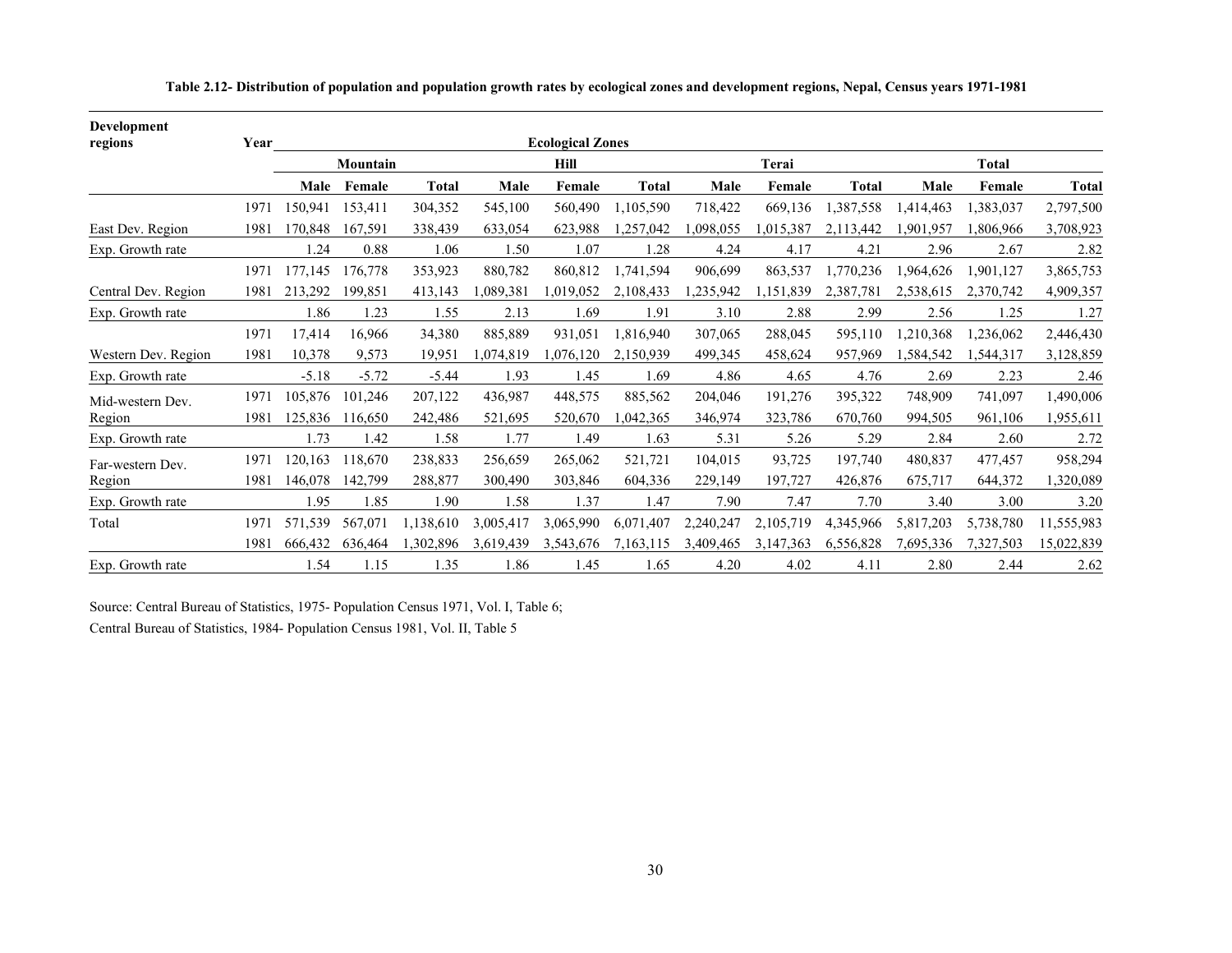|                    | Increase in population between 1971-81 |                     |                      | Increase in population between 1971-81 |                              |  |
|--------------------|----------------------------------------|---------------------|----------------------|----------------------------------------|------------------------------|--|
| Dev. Region/Adm    | percentage                             | compound annual     | Dev. Reg./Adm        | percentage                             | compound annual              |  |
| Zone/District      | increase                               | growth rate $(\% )$ | Zone/District        | increase                               | growth $rate$ <sup>(%)</sup> |  |
| <b>NEPAL</b>       | 30.00                                  | 2.62                | Lamjung              | 8.91                                   | 0.85                         |  |
| A. Eastern D.R.    | 32.58                                  | 2.82                | Tanahun              | 41.29                                  | 3.46                         |  |
| 1. Mechi Zone      | 50.97                                  | 4.12                | Syaigja              | 1.20                                   | 0.12                         |  |
| Taplejung          | 42.57                                  | 3.55                | Kaski                | 45.81                                  | 3.77                         |  |
| Panchthar          | 5.44                                   | 0.53                | Manang               | $-5.58$                                | $-0.57$                      |  |
| Ilam               | 27.82                                  | 2.45                | 8. Dhawalagiri zone  | 20.50                                  | 1.87                         |  |
| Jhapa              | 93.68                                  | 6.61                | Mustang              | $-52.01$                               | $-7.34$                      |  |
| 2. Koshi Zone      | 34.21                                  | 2.94                | Myagdi               | 67.23                                  | 5.14                         |  |
| Morang             | 77.31                                  | 5.73                | Parbat               | 8.18                                   | 0.79                         |  |
| Sunsari            | 54.23                                  | 4.33                | Baglung              | 24.60                                  | 2.20                         |  |
| Dhankuta           | 20.56                                  | 1.87                | 9. Lumbini Zone      | 34.50                                  | 2.96                         |  |
| Tehrathum          | $-22.51$                               | $-2.50$             | Gulmi                | 4.55                                   | 0.45                         |  |
| Sankhuwasabha      | 13.21                                  | 1.24                | Palpa                | 0.85                                   | 0.08                         |  |
| Bhojpur            | $-0.93$                                | $-0.09$             | Nawalparasi          | 110.74                                 | 7.45                         |  |
| 3. Sagarmatha Zone | 20.89                                  | 1.90                | Rupandehi            | 55.78                                  | 4.43                         |  |
| Solukhumbu         | $-16.22$                               | $-1.77$             | Kapilbastu           | 31.59                                  | 2.75                         |  |
| Okhaldhunga        | 12.03                                  | 1.14                | Arghakhanchi         | 20.81                                  | 1.89                         |  |
| Khotang            | 30.17                                  | 2.64                | D. Mid-western D.R.  | 31.42                                  | 2.73                         |  |
| Udayapur           | 41.90                                  | 3.50                | 10. Rapti Zone       | 24.21                                  | 2.17                         |  |
| Saptari            | 21.27                                  | 1.93                | Pyuthan              | 14.80                                  | 1.38                         |  |
| Siraha             | 24.17                                  | 2.16                | Rolpa                | 3.20                                   | 0.31                         |  |
| B. Central D. R.   | 27.00                                  | 2.39                | Rukum                | 37.60                                  | 3.19                         |  |
| 4. Janakpur Zone   | 33.37                                  | 2.88                | Salyan               | 7.50                                   | 0.72                         |  |
| Dhanusha           | 30.84                                  | 2.69                | Dang                 | 58.74                                  | 4.62                         |  |
| Mahottari          | 11.15                                  | 1.06                | 11. Bheri Zone       | 45.44                                  | 3.75                         |  |
| Sarlahi            | 127.16                                 | 8.20                | Banke                | 63.33                                  | 4.91                         |  |
| Sindhuli           | 24.62                                  | 2.20                | Bardiya              | 95.54                                  | 6.71                         |  |
| Ramechhap          | 2.60                                   | 0.26                | Surkhet              | 58.38                                  | 4.60                         |  |
| Dolakha            | 15.81                                  | 1.47                | Dailekh              | 6.70                                   | 0.65                         |  |
| 5. Bagmati Zone    | 10.07                                  | 1.75                | Jajarkot             | 14.73                                  | 1.37                         |  |
| Sindhupalchok      | 12.57                                  | 1.18                | 12. Karnali Zone     | 17.07                                  | 1.58                         |  |
| Kavrepalanchok     | 25.28                                  | 2.25                | Dolpa                | 15.35                                  | 1.43                         |  |
| Lalitpur           | 18.93                                  | 1.73                | Jumla                | $-43.95$                               | $-5.79$                      |  |
| Bhaktapur          | 45.04                                  | 3.72                | *Kalikot             | 774.89                                 | 21.69                        |  |
| Kathmandu          | 19.34                                  | 1.77                | Mugu                 | 69.94                                  | 5.30                         |  |
| Nuwakot            | 17.52                                  | 1.61                | Humla                | $-31.23$                               | $-3.74$                      |  |
| Rasuwa             | 72.64                                  | 5.46                | E. Far-western D. R. | 37.75                                  | 3.20                         |  |
| Dhading            | 3.02                                   | 0.30                | 13. Seti Zone        | 33.12                                  | 2.86                         |  |
| 6. Narayani Zone   | 30.44                                  | 2.66                | Bajura               | 21.69                                  | 1.96                         |  |
| Makwanpur          | 48.63                                  | 3.96                | Bajhang              | 14.17                                  | 1.32                         |  |
| Rautahat           | 3.88                                   | 0.38                | Achham               | 40.09                                  | 3.37                         |  |
| Bara               | 36.66                                  | 3.12                | Doti                 | $-7.79$                                | $-0.81$                      |  |
| Parsa              | 40.66                                  | 3.41                | Kailali              | 100.12                                 | 6.94                         |  |
| Chitwan            | 41.34                                  | 3.46                | 14. Mahakali Zone    | 45.41                                  | 3.74                         |  |
| C. Western D. R.   | 27.89                                  | 2.46                | Kanchanpur           | 145.37                                 | 8.98                         |  |
| 7. Gandaki Zone    | 22.46                                  | 2.03                | Dadeldhura           | $-8.33$                                | $-0.86$                      |  |
| Gorkha             | 29.75                                  | 2.60                | Baitadi<br>Darchula  | 39.19<br>31.00                         | 3.31<br>2.70                 |  |

|  | Table 2.13- Population increase between 1971-81 by development region, administrative zone and district, Nepal |
|--|----------------------------------------------------------------------------------------------------------------|
|--|----------------------------------------------------------------------------------------------------------------|

Source: Same as are those in Table 2.12

\* Tibrikot district in 1971 is renamed as Kalikot in 1981. Kalikot district also includes some areas of the adjoining districts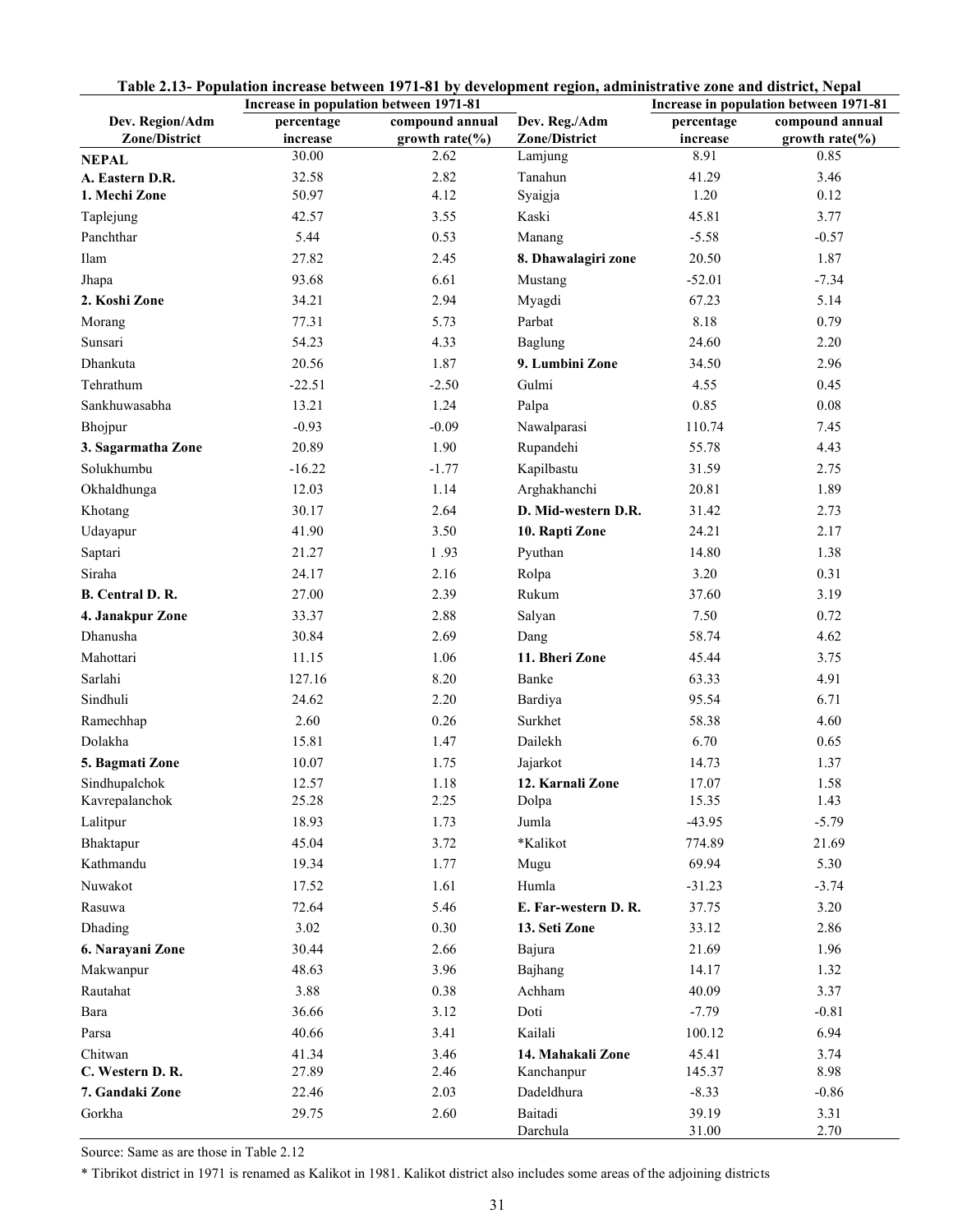Mechi zone also included in it a district (Panchthar) which grew very little at the rate of less than one per cent  $(0.53 \%)$  per annum] for the corresponding period. These findings clearly show that what is true for a region may not be true for each of its constituents. Therefore, understanding the process of interregional variation is as important as understanding the factors determining intraregional variation in population size and growth.

#### 4. Growth (197 1-81) by Administrative Zones

It may be observed from Table 2.13 that the growth rates of the six administrative zones, Karnali, Bagmati, Dhawalagiri, Sagarmatha, Gandaki and Rapti, are lower than the national average. Mechi and Karnali zones have had the highest (4.12 %) and lowest (1.58% growth rates during the last intercensal period, 1971-81.

#### 5. Growth (1971-81) by Districts

An example of how the growth of population has not been uniform over space, is clearly evident from the distribution of districts according to their annual compound rates of growth for the decade 1971-81 (see Table 2.13). Among the districts Kalikot experienced the highest growth rate (21.7% per annum) followed by Sarlahi (8.2% per annum) and Nawalparasi (7.5 % per annum), while Mustang experienced the lowest growth rate (-7.3 % per annum) during the last intercensal period. It may be further observed that during 1971-81, as many as nine<sup>5</sup> districts experienced absolute decline in their population, drawing at least two from each region of the country, excepting the districts in the Central Development region (see Table 2.14). A majority of these districts are located in the Mountain.

Sixty-six districts experienced positive growth rates, 32 have higher and 34 have lower than the average national growth rate, As many as sixteen districts grew at the rate of 4 per cent or higher per annum. Three districts each of the Eastern and Western Development regions, two districts each of the Central and Far-western Development regions and six districts in the Mid-western Development region experienced a growth rate of 4 per cent or higher per annum during the last intercensal period (see Table 2.14).

Table 2.14-Distribution of districts according to annual geometric rate of population growth, Nepal, Census years 1971-81

| Annual Growth<br>Rate $(+-)$ | Number of districts by development regions |            |                |             |                |  |
|------------------------------|--------------------------------------------|------------|----------------|-------------|----------------|--|
| (0/0)                        | <b>EDR</b>                                 | <b>CDR</b> | <b>WDR</b>     | <b>MWDR</b> | <b>FWDR</b>    |  |
| $-7.99$ to-7                 |                                            |            | 1              |             |                |  |
| $-6.99$ to-6                 |                                            |            |                |             |                |  |
| $-5.99$ to-5                 |                                            |            |                | Ί           |                |  |
| $-4.99$ to-4                 |                                            |            |                |             |                |  |
| $-3.99$ to-3                 |                                            |            |                | 1           |                |  |
| $-2.99$ to-2                 | 1                                          |            |                |             |                |  |
| $-1.99$ to-1                 | 1                                          |            |                |             |                |  |
| $-0.99$ to 0                 | 1                                          |            | 1              |             | 2              |  |
| $0$ to $0.99$                | 1                                          | 3          | 5              | 3           |                |  |
| 1 to 1.99                    | 4                                          | 6          | 1              | 3           | 2              |  |
| 2 to 2.99                    | 3                                          | 3          | 3              |             | $\mathbf{1}$   |  |
| 3 to 3.99                    | $\overline{2}$                             | 5          | $\overline{2}$ | 1           | $\overline{2}$ |  |
| 4 to 4.99                    | 1                                          |            | 1              | 3           |                |  |
| 5 to 5.99                    | 1                                          | 1          | 1              | 1           |                |  |
| 6 to 6.99                    | $\mathbf{1}$                               |            |                | 1           | 1              |  |
| 7 to 7.99                    |                                            |            | 1              |             |                |  |
| 8 to 8.99                    |                                            | 1          |                |             |                |  |
| > 9                          |                                            |            |                | 1           |                |  |
| Total                        | 16                                         | 19         | 16             | 15          | 9              |  |

Source: Same as are those in Table 2.3.

Note:- EDR=Eastern Development Region; CDR=Central Development Region; WDR=Western Development Region; MWDR=Mid-western Development Region and FWDR=Far-western Development Region.

## 6. Factors Affecting Regional Distribution of Population

The changes in the regional distribution of population are the outcome of the interplay

<sup>5</sup> These districts are Tehrathum, Bhojpur, Solukhumbu, Manang, Mustang, Jumla, Humla, Doti & Dadeldhura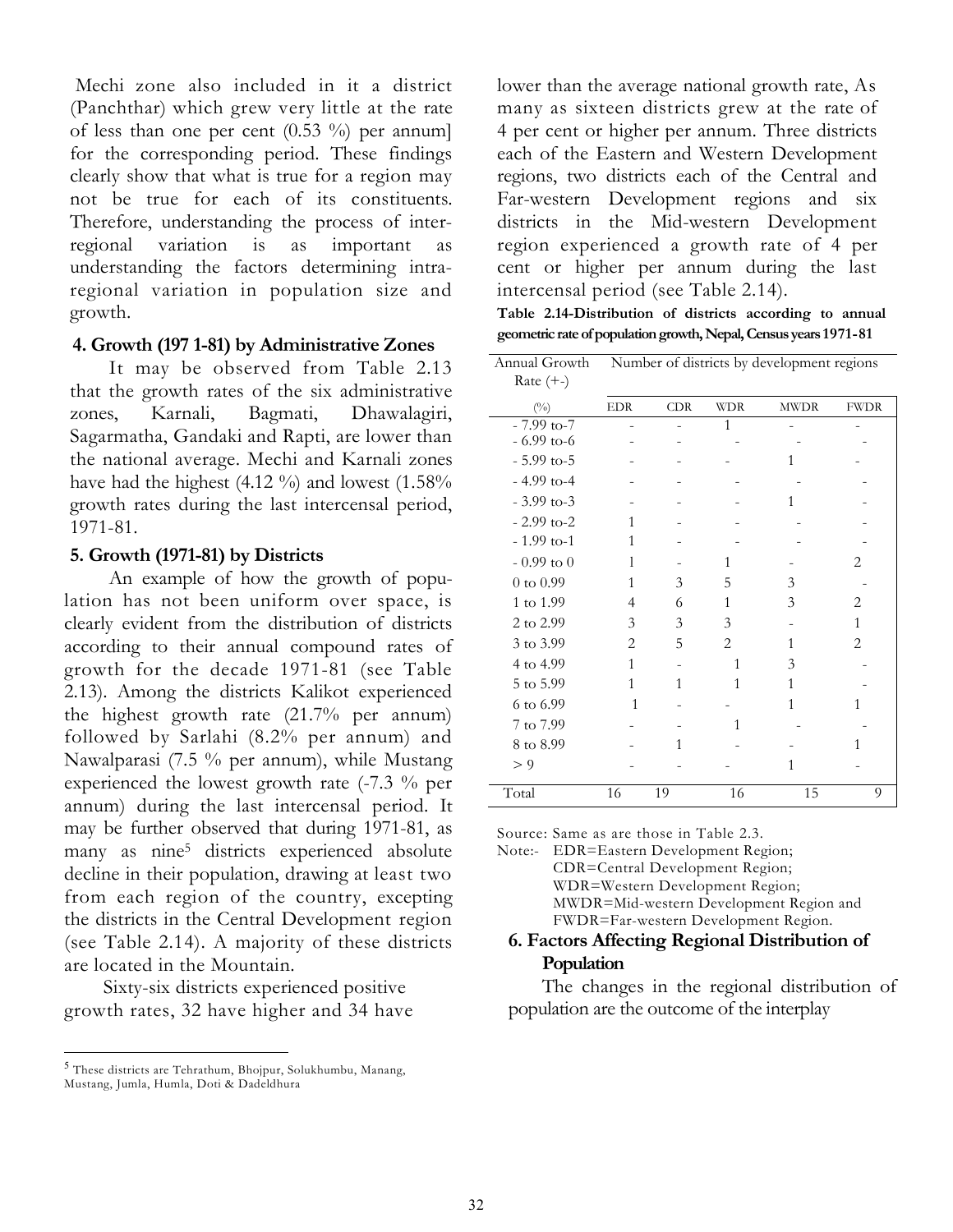between such factors as net migration, natural increase and changes in boundaries. Understanding the net contribution of each of the factors to regional variations in population requires reliable regional data on birth, death and migration as well as information on boundary changes over the years. But no such data is available . In the absence of reliable vital statistics an attempt has been made to estimate some of these parameters. And these are provided in Table 2.15.

It may be observed from Table 2.15 that: the regional variations in population growth rates are mostly due to variations in net migration rates among the regions. The regional variations in population growth rates is reduced (see the difference between columns 4 and 5) once the inter-regional variations in migration are allowed for, except for the growth rate of the Far-western Development region which still remained very high and this may have as one of its causes the

Table 2.15-Natural increase rates, exponential growth rates and rates of in and out migration by development regions, Nepal, Census years 1971-81

| <b>Region</b> | Birth rate*<br>1981 | Death rate<br>1981 | Rate of natural<br>increase (1971-81) | <b>Exponential growth</b><br>rate (1971-81) | <b>Estimate of net**</b><br>migration (1971-81) |
|---------------|---------------------|--------------------|---------------------------------------|---------------------------------------------|-------------------------------------------------|
| <b>EDR</b>    | 46.47               | 21.77              | 2.47                                  | 2.82                                        | $+3.42$                                         |
| <b>CDR</b>    | 40.41               | 15.11              | 2.53                                  | 2.39                                        | $-1.39$                                         |
| <b>WDR</b>    | 41.16               | 16.36              | 2.48                                  | 2.46                                        | $-0.16$                                         |
| <b>MWDR</b>   | 44.89               | 16.39              | 2.85                                  | 2.73                                        | $-1.18$                                         |
| <b>FWDR</b>   | 39.82               | 5.52               | 3.43                                  | 3.20                                        | $-2.32$                                         |

Note: EDR=Eastern Development Region; CDR=Central Development Region; WDR=Western development Region; MWDR=Mid-western Development Region and FWDR=Far-western Development Region.

Calculated from adjusted age scheduled fertility (see Chapter XI: Estimates of Fertility and Mortality).

\*\* Net migration rate=Net life time migrants during the intercensal period 1971-81, as percentage of the total population in 1981. Note that the 1981 Population Census does not provide information of life time migrants for the exact intercensal period (1971-81). From the census classification, the volume and direction of mobility of life time migrants could be obtained only for the period 1970-81 and beyond (see, Central Bureau of Statistics, 1984-Population Census 1981, Vol. 11, Tables 7 and 8). Assuming the change within the period 1970 and 1981, as constant every year (i. e. linear change), we have calculated the volumes of life time migrants for the 10-year period 1971-81.

higher natural increase of this region resulting from a low death rate in the face of high fertility. Drastic changes in boundaries could also produce the high growth rate of the Far western Development region.

It may be further noted that during the last intercensal period 1971-81 all the regions except for the Eastern Development region experienced a net exodus of population. The Eastern Development region experienced a net positive migration, i.e. received more people than it sent out. The net positive migration, rate was 3.42 per cent of the total population of the Eastern Development

region in 1981. The net negative migration rate was highest in the Far-western Development region  $(-2.32 \degree\%)$ , followed by the Central Development region (-1.39%), Midwestern Development region (-1.18%), and the Western Development region (-0.16%).

# C. POPULATION DENSITY

#### 1. Overall Situation

An examination of population density, will be an indicative of pressure of population, on land. The population density is measured by i) population per square km. of total area and (ii) population per sq. km. of arable land.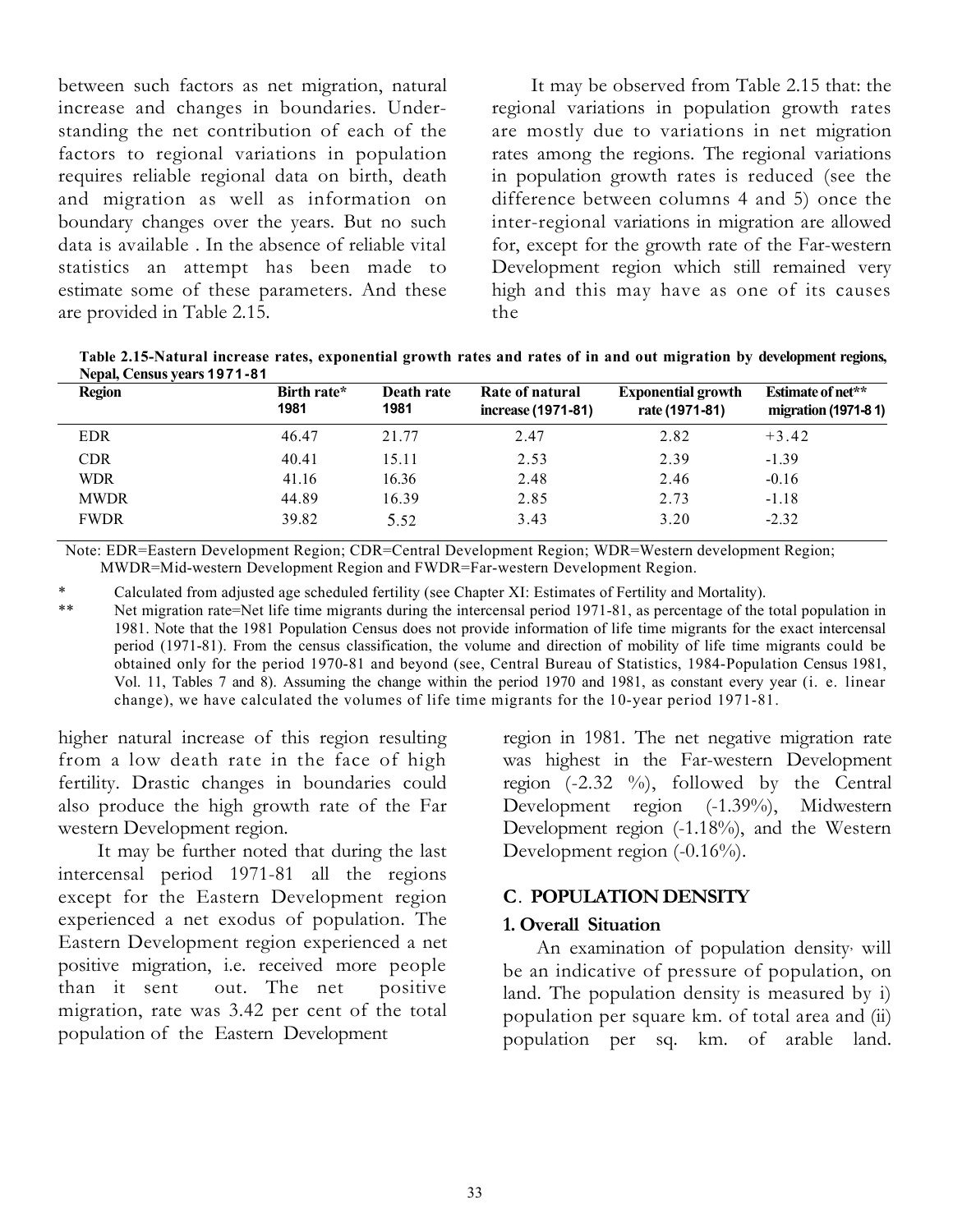To appreciate the magnitude of population pressure on at least one important aspect of resource endowment of the country, i.e. agriculture, it is possibly more appropriate to measure density in terms of population per sq. km. of arable land than that of population per sq. km. of total land area. Agriculture is the main source of the economy of Nepal. It accounted for 56 per cent of GDP in 1984<sup>6</sup> .

The changing pattern of density of population in Nepal at the national and regional level from 1971 to 1981 are provided in Table 2.16.

It may be observed that the density of

population increased from 79 persons per sq. km. of total land area in 1971 to 102 persons in 1981, implying an increase of 30 per cent during the last 10 year period<sup>7</sup> . And this increase was noticed in all the geographical zones of the country but most prominently in the Terai. The density of population is highest in the Terai followed by the Hill and Mountain for both 1971 and 1981. It may be further observed that the over all population density of the Terai is not only higher than that of the overall density of the Hill and Mountain but also the population density of almost each region of the Terai is

| <b>Ecological zone and</b><br>development region |       | <b>Density</b><br>(Population per sq., km.) | <b>Change in density</b><br>$(1971=100)$ |      |  |
|--------------------------------------------------|-------|---------------------------------------------|------------------------------------------|------|--|
|                                                  | 1971  | 1981                                        | 1971                                     | 1981 |  |
| <b>Mountain</b>                                  | 22.0  | 25.1                                        | 100                                      | 114  |  |
| Eastern Development region                       | 29.2  | 32.4                                        | 100                                      | 111  |  |
| Central                                          | 56.4  | $65.8-$                                     | 100                                      | 117  |  |
| Western                                          | 5.9   | 3.4                                         | 100                                      | 58   |  |
| Mid-west.                                        | 9.7   | 11.4                                        | 100                                      | 118  |  |
| Far-west.                                        | 30.1  | 36.4                                        | 100                                      | 121  |  |
| Hill                                             | 99.0  | 116.8                                       | 100                                      | 118  |  |
| Eastern Development region                       | 102.9 | 116.9                                       | 100                                      | 114  |  |
| Central                                          | 147.5 | 178.6                                       | 100                                      | 121  |  |
| Western                                          | 99.2  | 117.4                                       | 100                                      | 118  |  |
| Mid-west.                                        | 64.6  | 76.0                                        | 100                                      | 118  |  |
| Far-west.                                        | 77.2  | 89.4                                        | 100                                      | 116  |  |
| <b>Terai</b>                                     | 127.8 | 192.7                                       | 100                                      | 151  |  |
| Eastern Development region                       | 190.9 | 290.7                                       | 100                                      | 152  |  |
| Central<br>$\mathbb{R}^2$<br>$\sim$ $\sim$       | 189.8 | 256.0                                       | 100                                      | 135  |  |
| Western<br>$, \cdot$<br>$\bullet\bullet$         | 113.1 | 182.1                                       | 100                                      | 161  |  |
| Mid-west.<br>, ,<br>,,                           | 54.0  | 91.7                                        | 100                                      | 170  |  |
| Far-west.<br>, ,<br>,,                           | 40.8  | 88.1                                        | 100                                      | 216  |  |
| <b>Nepal</b>                                     | 78.5  | 102.2                                       | 100                                      | 130  |  |

Source:- Same as are those in Table 2.19.

<sup>&</sup>lt;sup>6</sup> The World Bank 1986. World Development Report, Washington D. C, p. 184.

<sup>7</sup> Density, measured in terms of population per sq.. km. of arable land has also increased by 30 per cent from 505 persons in 1971 to 657 persons in 1981 (see Table 2.17).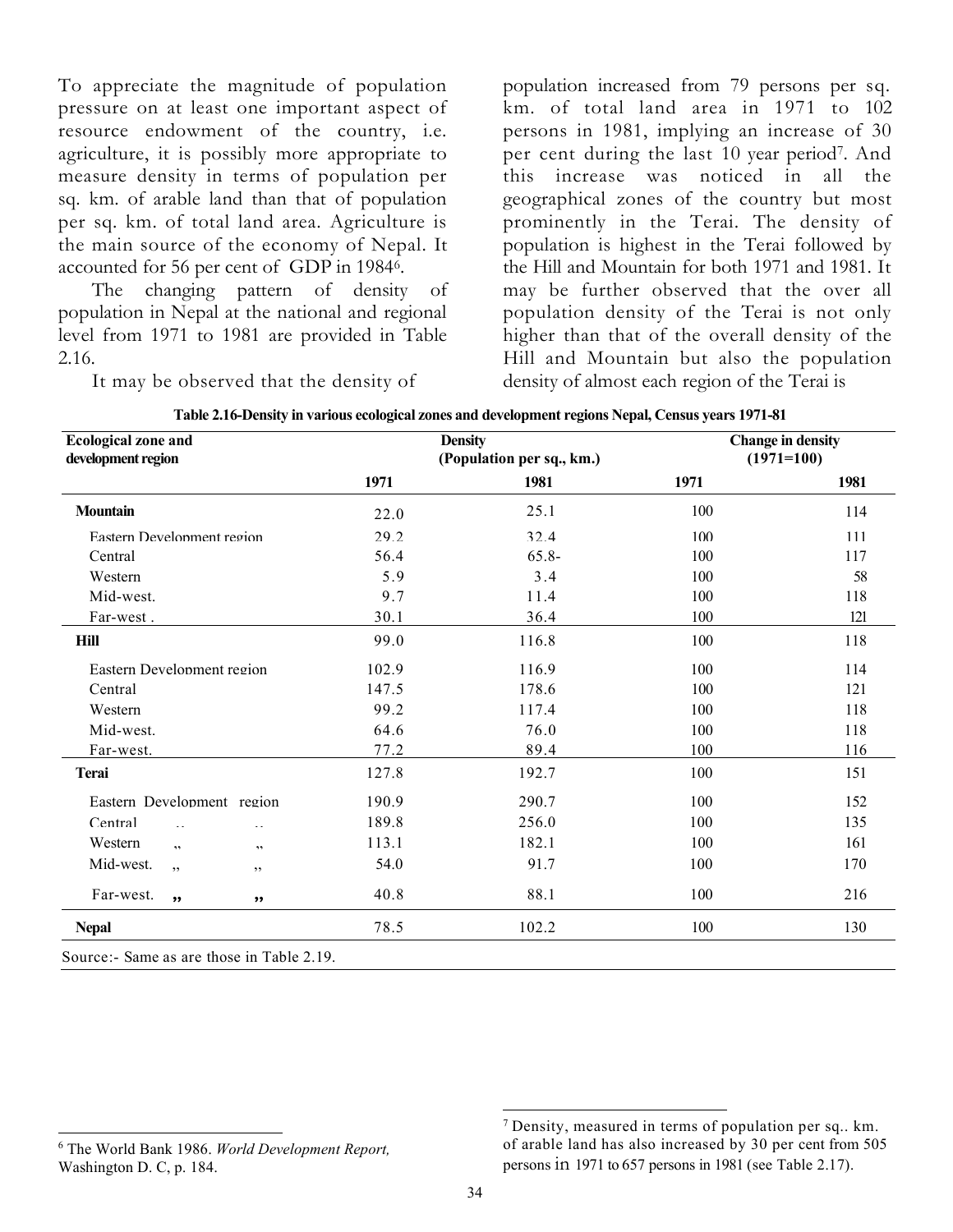higher than that of the density of each region of the Hill and Mountain except for the Far western Development region. The density of population of the Far-western Development region in the Terai was consistently lower than the density of the corresponding region in the Hill in both 1971 and 1981.

The fastest growth in density occurred in the Far-western region in the Terai followed by the Mid-western, Western, Eastern and Central regions. Only the Western region of the Mountain had a negative growth in density during the last intercensal period (see Table 2.16).

#### 2. Development Regions

Table 2.17 presents data on density per sq. km. of total land and per sq. km. of arable land for the development regions from 1971 to 1981.

It may be observed that the density

measured per sq. km. of total land is highest in the Central Development region and lowest in the Mid-western Development region. However, density if measured in terms of population per sq. km. of arable land, is highest in the Far-western Development region and lowest in the Eastern Development region. It shows that density of an area varies with the measure of density one employs to determine it. A low density area in terms of total land may turn into a high density area in terms of arable land. For example, the Far-western Development region is a low density area if viewed in terms of people per sq. km. of the total land area. However, the Far-western Development region would be considered the most densely populated area if measured in terms of people per sq. km. of arable land.

| Development regions        |       | Density per sq. km. of total area Density per sq. km. of arable land |       |       |
|----------------------------|-------|----------------------------------------------------------------------|-------|-------|
|                            | 1971  | 1981                                                                 | 1971  | 1081  |
| Eastern Development region | 98.3  | 130.3                                                                | 387.3 | 513.5 |
| Central<br>,<br>, ,        | 141.0 | 179.1                                                                | 506.6 | 643.4 |
| Western<br>, ,<br>, ,      | 83.2  | 106.4                                                                | 585.0 | 748.1 |
| Mid-western<br>,<br>, ,    | 35.1  | 46.1                                                                 | 609.0 | 800.3 |
| Far-west.<br>,<br>, 2, 3   | 49.0  | 67.6                                                                 | 686.7 | 945.9 |
| Nepal                      | 78.5  | 102.1                                                                | 505.2 | 656.7 |

|  | Table 2.17- Density of population by development region, Nepal, for census years 1971-81 |
|--|------------------------------------------------------------------------------------------|
|  |                                                                                          |

Source: Central Bureau of Statistics, 1975- population Census 1971, Vol. I, Table 1;

Central Bureau of Statistics, 1984- population Census 1981, Vol. I, part I, Table 3;

Central Bureau of Statistics, 1984- Statistical Pocket Book 1984, Nepal.

The rank-order of each of the regions in terms of density of population, remained more or less unchanged during the intercensal period, 1971-81. And this holds whether density is measured in terms of population per sq. km. of total or arable land.

### 3. Administrative Zones

In terms of the total area the five most

densely populated administrative zones in descending order were Bagmati, Narayani, Janakpur, Lumbini and Koshi in 1971. The rank order of each zone in 1981 was the same as that in 1971,except for the positions of Narayani and Lumbini. Narayani and Lumbini interchanged their rank-order during the last intercensal period (see Table 2.18).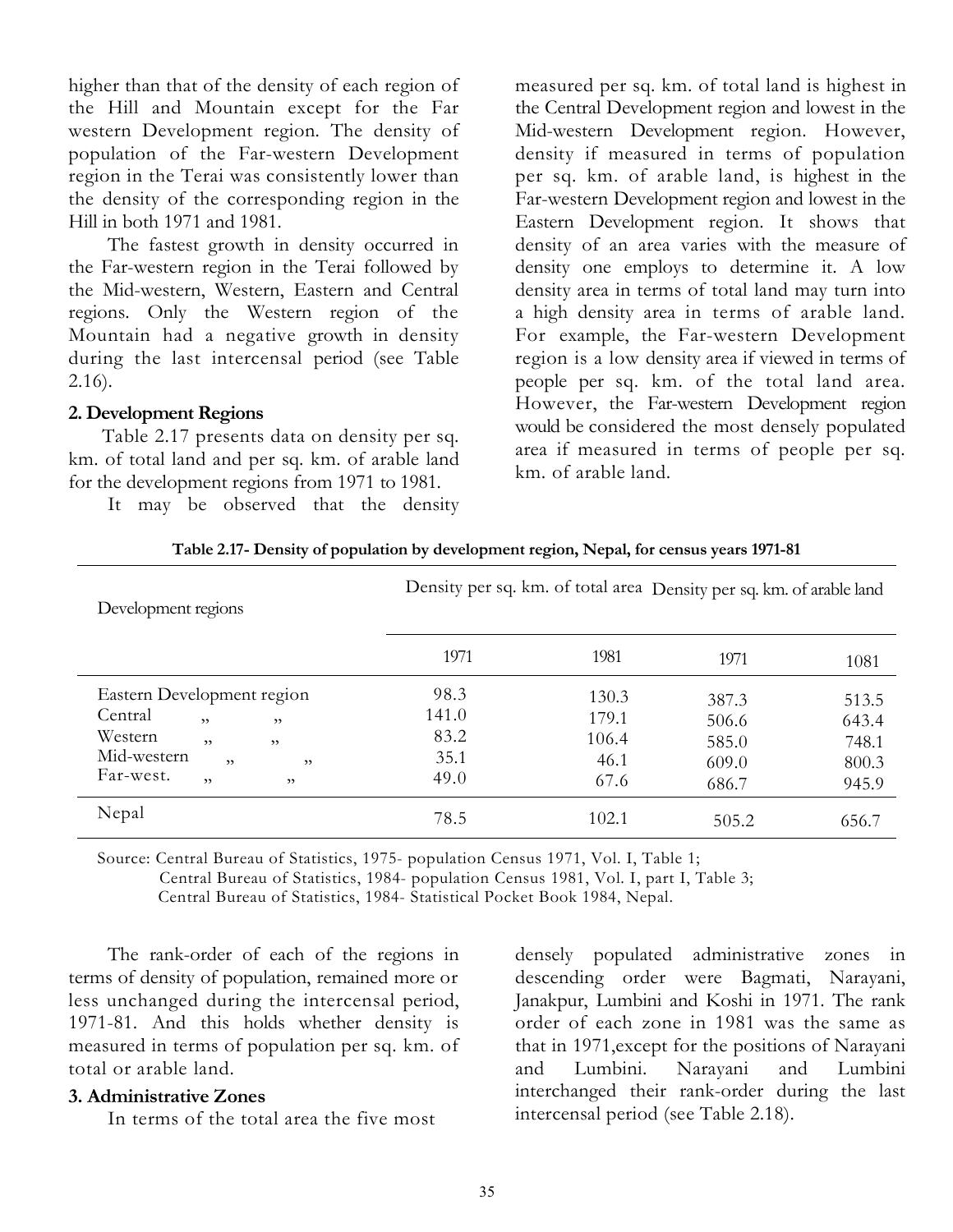| Development region/zone/district     |                | Density per sq. km. of total area | Density per sq. km. of arable land |         |  |
|--------------------------------------|----------------|-----------------------------------|------------------------------------|---------|--|
|                                      | 1971           | 1981                              | 1971                               | 1981    |  |
| $\mathbf{1}$                         | $\overline{2}$ | $\overline{3}$                    | 4                                  | 5       |  |
| <b>NEPAL</b>                         | 78.5           | 102.1                             | 505.2                              | 656.7   |  |
| <b>A. Eastern Development Region</b> | 98.3           | 130.3                             | 387.3                              | 513.5   |  |
| 1. Mechi Zone                        | 75.4           | 113.8                             | 282.9                              | 427.1   |  |
| Taplejung                            | 23.2           | 33.1                              | 982.8                              | 1,401.2 |  |
| Panchthar                            | 117.5          | 123.9                             | 306.4                              | 323.1   |  |
| Ilam                                 | 81.9           | 104.7                             | 276.6                              | 353.5   |  |
| Jhapa                                | 154.2          | 298.7                             | 221.7                              | 429.4   |  |
| 11. Koshi Zone                       | 109.7          | 147.2                             | 392.9                              | 527.3   |  |
| Morang                               | 162.6          | 288.2                             | 295.6                              | 524.2   |  |
| Sunsari                              | 177.8          | 274.1                             | 341.6                              | 526.9   |  |
| Dhankuta                             | '120.8         | 145.7                             | 273.2                              | 329.4   |  |
| Tehrathum                            | 175.7          | 136.2                             | 375.1                              | 290.6   |  |
| Sankhuwasabha                        | 32.8           | 37.2                              | 765.1                              | 866.2   |  |
| Bhojpur                              | 129.1          | 127.9                             | 1,185.3                            | 1,174.2 |  |
| III. Sagarmatha Zone                 | 105.7          | 127.7                             | 478.2                              | 578.1   |  |
| Solukhumbu                           | 31.8           | 26.6                              | 759.4                              | 636.2   |  |
| Okhaldhunga                          | 114.4          | 128.2                             | 1,258.8                            | 1,410.2 |  |
| Khotang                              | 102.6          | 133.6                             | 2,018.5                            | 2,627.6 |  |
| Udayapur                             | 54.6           | 77.5                              | 325.3                              | 461.6   |  |
| Saptari                              | 229.3          | 278.1                             | 341.8                              | 414.4   |  |
| Siraha                               | 254.5          | 316.0                             | 396.7                              | 492.6   |  |
| <b>B.</b> Central Development Region | 141.0          | 179.1                             | 506.6                              | 643.4   |  |
| <b>IV. Janakpur Zone</b>             | 130.9          | 174.6                             | 492.6                              | 656.9   |  |
| Dhanusha                             | 280.2          | 366.6                             | 508.0                              | 664.7   |  |
| Mahottari                            | 324.2          | 360.3                             | 515.6                              | 573.1   |  |
| Sarlahi                              | 139.4          | 316.7                             | 306.7                              | 697.8   |  |
| Sindhuli                             | 59.2           | 73.7                              | 1,051.4                            | 1,310.3 |  |
| Ramechhap                            | 101.8          | 104.4                             | 336.7                              | 345.5   |  |
| Dolakha                              | 59.3           | 68.7                              | 1,190.7                            | 1,378.9 |  |
| V. Bagmati Zone                      | 158.8          | 189.1                             | 690.3                              | 821.9   |  |
| Sindhupalchok                        | 81.2           | 91.4                              | 1,903.9                            | 2,143.2 |  |
| Kavrepalanchok                       | 175.6          | 220.0                             | 433.7                              | 543.3   |  |
| Lalitpur                             | 402.6          | 478.8                             | 1,055.1                            | 1,254.9 |  |
| Bhaktapur                            | 925.7          | 1,342.6                           | 1,248.9                            | 1,811.4 |  |
| Kathmandu                            | 895.6          | 1,069.0                           | 1,467.3                            | 1,751.3 |  |
| Nuwakot                              | 154.1          | 181.1                             | 382.2                              | 449.2   |  |
| Rasuwa                               | 11.3           | 19.6                              | 196.6                              | 339.4   |  |
| Dhading                              | 122.7          | 126.4                             | 494.5                              | 509.4   |  |

Table 2.18- Density of population by development region, administrative zones and districts, Nepal, as in censuses 1971 and 1981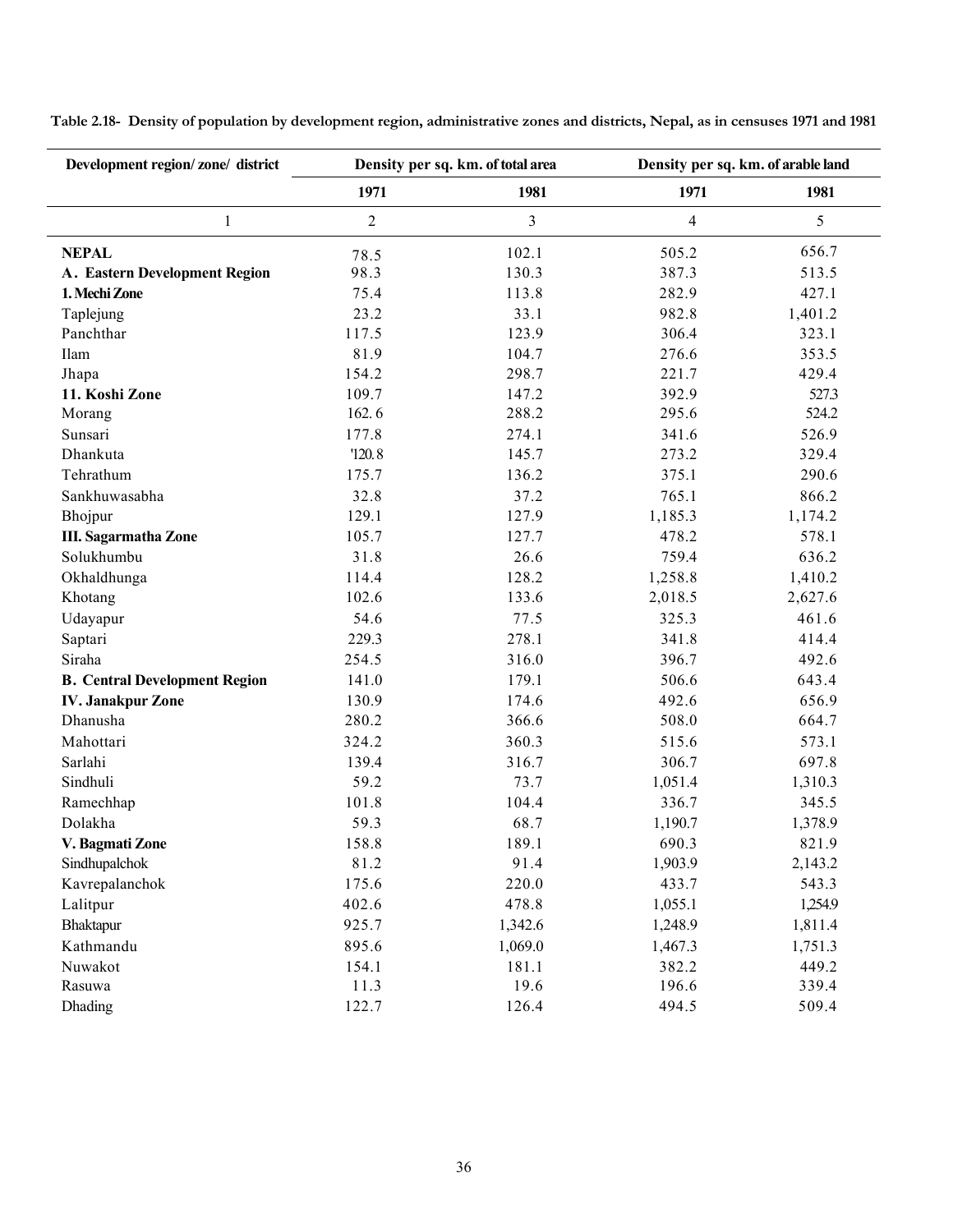| $\mathbf{1}$                    | $\overline{2}$ | $\mathfrak{Z}$ | $\overline{4}$ | 5       |
|---------------------------------|----------------|----------------|----------------|---------|
| VI. Narayani Zone               | 132.7          | 173.1          | 381.4          | 497.5   |
| Makawanpur                      | 67.5           | 100.3          | 476.9          | 708.8   |
| Rautahat                        | 284.3          | 295.3          | 398.8          | 414.3   |
| Bara                            | 196.1          | 268.0          | 304.7          | 416.4   |
| Parsa                           | 149.4          | 210.2          | 437.5          | 615.5   |
| Chit wan                        | 82.8           | 117.0          | 354.5          | 501.0   |
| C. Western Development Region   | 83.2           | 106.4          | 585.0          | 748.1   |
| VII. Gandaki Zone               | 73.7           | 90.2           | 727.7          | 891.2   |
| Gorkha                          | 49.4           | 64.1           | 1,423.8        | 1,847.4 |
| Lamjung                         | 82.9           | 90.3           | 1,034.1        | 1,126.3 |
| Tanahun                         | 102.3          | 144.5          | 338.3          | 478.0   |
| Syangja                         | 230.8          | 233.5          | 1,940.8        | 1,964.0 |
| Kaski                           | 75.2           | 109.7          | 421.9          | 615.2   |
| Manang                          | 3.3            | 3.1            | 450.7          | 425.5   |
| VIII. Dhawalagiri Zone          | 46.2           | 55.7           | 1,155.4        | 1,392.3 |
| Mustang                         | 7.5            | 3.6            | 411.4          | 197.4   |
| Myagdi                          | 25.2           | 42.2           | 535.1          | 894.8   |
| Parbat                          | 240.3          | 259.9          | 1,543.4        | 1,669.7 |
| Baglung                         | 96.8           | 120.6          | 2,306.1        | 2,873.5 |
| IX. Lumbini Zone                | 129.9          | 174.7          | 446.0          | 599.9   |
| Gulmi                           | 198.2          | 207.2          | 1,689.5        | 1,766.4 |
| Palpa                           | 154.9          | 156.2          | 564.0          | 568.8   |
| Nawalparasi                     | 67.8           | 142.8          | 332.2          | 700.1   |
| Rupandehi                       | 178.9          | 278.7          | 301.4          | 469.5   |
| Kapilbastu                      | 118.1          | 155.4          | 263.6          | 346.9   |
| Arghakhanchi                    | 109.1          | 131.9          | 1,738.5        | 2,100.2 |
| D. Mid-west. Development Region | 35.1           | 46.1           | 609.0          | 800.3   |
| X. Rapti Zone                   | 67.3           | 83.6           | 833.1          | 1,034.8 |
| Pyuthan                         | 104.9          | 120.4          | 1,427.6        | 1,639.0 |
| Rolpa                           | 86.7           | 89.5           | 1,486.8        | 1,534.4 |
| Rukum                           | 33.5           | 46.0           | 1,665.1        | 2,291.0 |
| Salyan                          | 96.8           | 104.0          | 1,678.0        | 1,803.9 |
| Dang                            | 56.8           | 90.1           | 336.1          | 533.5   |
| XI. Bheri Zone                  | 54.5           | 79.3           | 411.6          | 598.6   |
| Banke                           | 53.8           | 87.9           | 306.2          | 500.1   |
| Bardiya                         | 50.3           | 98.3           | 180.7          | 353.4   |
| Surkhet                         | 42.8           | 67.8           | 374.9          | 593.8   |
| Dailekh                         | 103.9          | 110.9          | 1,873.6        | 1,999.1 |
| Jajarkot                        | 38.8           | 44.5           | 1,437.9        | 1,649.7 |
| XII. Karnali Zone               | 9.7            | 11.4           | 1,040.3        | 1,217.9 |
| Dolpa                           | 2.4            | 2.8            | 492.5          | 568.1   |
| Jumla                           | 48.5           | 27.2           | 2,584.3        | 1,448.4 |
| *Kalikot                        | 5.8            | 50.3           | 111.2          | 972.7   |
| Mugu                            | 7.3            | 12.4           | 1,749.5        | 2,973.0 |
| Humla                           | 5.2            | $3.6$          | 3,690.5        | 2,537.9 |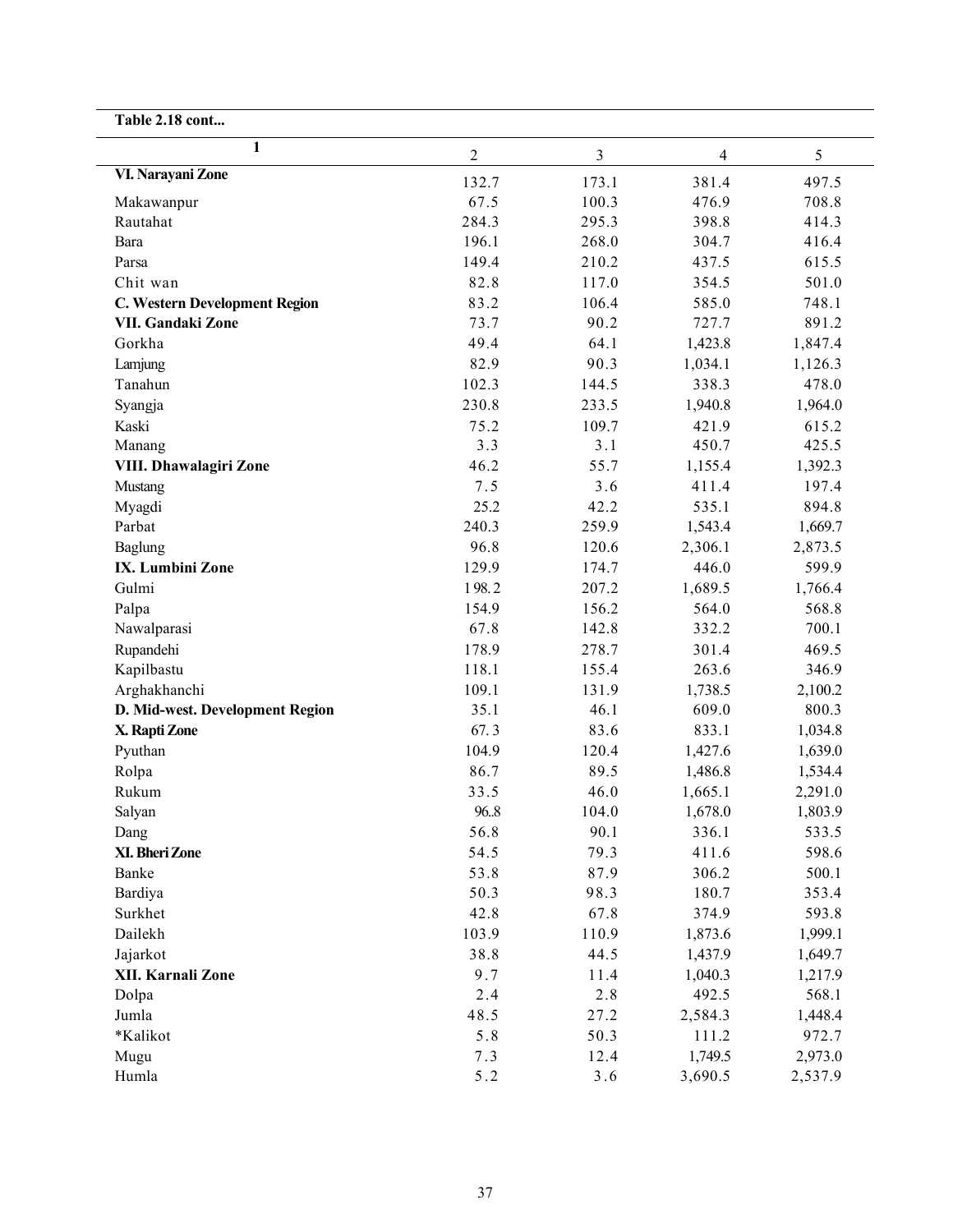Table 2.18 cont...

|                                        | 2    | 3     | 4       | 5       |
|----------------------------------------|------|-------|---------|---------|
| <b>E. Far-west. Development Region</b> | 49.0 | 67.6  | 686.7   | 945.9   |
| X1II. Seti Zone                        | 47.6 | 63.3  | 792.7   | 1,055.2 |
| Bajura                                 | 28.0 | 34.1  | 1,941.2 | 2,362.3 |
| Bajhang                                | 31.7 | 36.2  | 1,456.1 | 1,662.3 |
| Achham                                 | 78.7 | 110.2 | 1,744.2 | 2,443.4 |
| Doti                                   | 82.0 | 75.6  | 2,037.7 | 1,879.0 |
| Kailali                                | 39.8 | 79.7  | 263.1   | 526.6   |
| XIV. Mahakali Zone                     | 51.7 | 75.1  | 562.3   | 817.7   |
| Kanchanpur                             | 42.8 | 105.0 | 234.4   | 575.1   |
| Dadeldhura                             | 61.6 | 56.5  | 792.2   | 726.2   |
| Baitadi                                | 84.7 | 117.9 | 919.9   | 1.280.5 |
| Darchula                               | 29.7 | 38.9  | 773.8   | 1,013.7 |

Source: Same are those as in Table 2.19.

\*Same as are in footnote \* of Table 2.13.

The five most densely populated administrative zones according to arable land were Dhawalagiri, Karnali, Rapti, Seti and Gandaki in 1971. The rank-order of each of the zones in terms of density remained almost unchanged from 1971 to 1981 except for Rapti and Seti zones. The position of Rapti declined from third in 1971 to fourth in 1981, while Seti improved its position from fourth to third during the same period.

The population density according to people per sq. km. of arable land was lowest in Mechi, followed by Narayani and Koshi zones in both 1971 and 1981. On the other hand, the lowest density administrative zones according to population per sq. km. of total land area, were Karnali, followed by Dhawalagiri and Seti in both 1971 and 1981. It shows that the areas considered having the lowest density in terms of total land area are also the areas having the highest density according to arable land.

### 4. Districts

Bhaktapur, Kathmandu and Lalitpur districts continued to retain first, second and third position in terms of density per sq. km. of total land area in both 1971 and 1981, while fourth and fifth positions were occupied by

Mahottari and Rautahat in 1971 and Dhanusha and Mahottari in 1981 (see Table 2.18).

In 1971 the five most densely populated districts according to arable area, in descending order were Humla, Jumla, Baglung, Doti and Khotang. In 1981 the most densely populated district was Mugu, followed by Baglung Khotang, Humla and Achham. The least densely populated districts according to total land area were Dolpa and Manang in both 1971 and 1981. The least populated districts according to arable area were in descending order Bardiya and Jhapa in 1971 and Mustang and Tehrathum in 1981. The changes in rank order of the districts are mostly due to changes in boundaries and/or migration and natural increase.

# 5. Distribution of Districts by Density and Development Regions, 1971-81

The districts are classified on the basis of density and these are also presented in Table 2.19. It may be observed that although the densities of population for the absolute majority of the districts have been and continue to be very low, the number of districts belonging to the very low density category (3-271 persons per sq. km. of total area) had declined from 69 in 1971 to 62 in 1981 with a corresponding